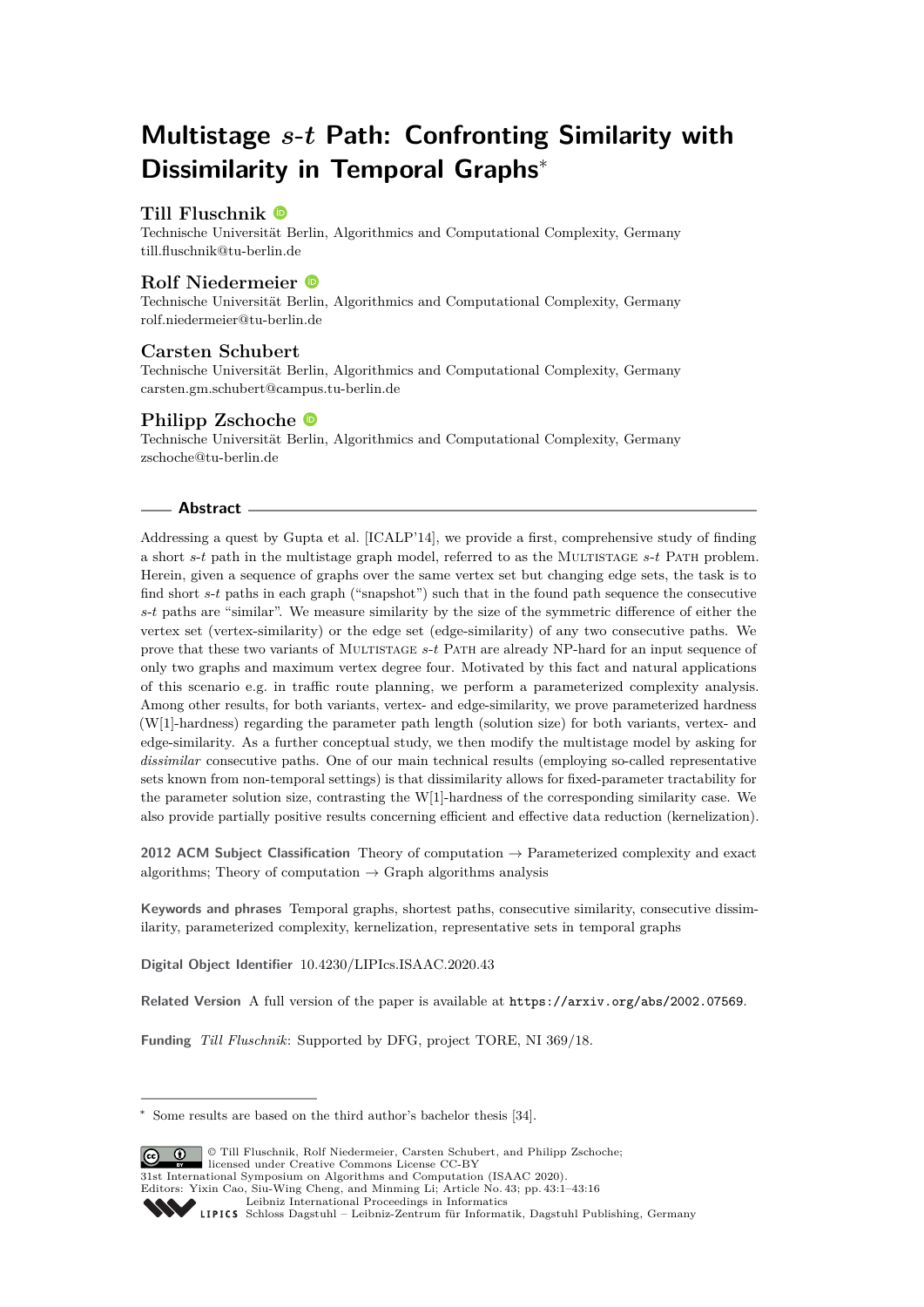#### **43:2 Multistage** *s***-***t* **Path**

## **1 Introduction**

Finding short paths is perhaps the most fundamental task in algorithmic graph theory and network analysis. There are numerous applications, including operations research, robotics, social network analysis, traffic and transportation, and VLSI design. More specifically, we are concerned with finding a short path connecting two designated vertices *s* and *t*. It is fair to say that for *static* graphs the algorithmics (also from a practical side) of finding short(est) paths is very well understood. This is much less so when considering path finding in *temporal* graphs, that is, graphs whose edge sets change over time<sup>[1](#page-1-0)</sup>, a framework that in recent years received more and more attention in the field of network science. For instance, models concerned with disease spreading or traffic routing typically are more realistic when taking into account that links between network nodes change over time. In this work, we study path finding in temporal graphs with the additional ("multistage") assumption that *s*-*t*-paths for consecutive snapshots of the temporal graph shall be sufficiently "similar". We confront this with the opposite view that *s*-*t*-paths for consecutive snapshots of the temporal graph shall be significantly "dissimilar". Herein, similarity can naturally be measured both by comparing the edge sets of the *s*-*t* paths or the vertex sets of the *s*-*t* paths. Altogether, we end up with four natural problem variants.

A few words on motivation. Both scenarios address different aspects of robustness in an environment changing over time. Let us first look at the dissimilarity scenario. Here one may think of a situation where because of necessary recovery or cleansing costs (in pandemic times one may think of disinfection measures) one wants to avoid that subsequent "agents" on the way from start to goal share too many parts of their routing paths. Moreover, one may also think of applications in the context of so-called VIP routing, which address security aspects [\[15,](#page-14-0) [17\]](#page-14-1). As to the similarity scenario, one may think of robustness in the sense of "path maintenance": every deviation from the path used before causes additional costs (set up, preparation, checking) and thus shall be kept at a minimum. This can be interpreted in the spirit of incremental changes (evolutionary rather than radical changes) [\[8,](#page-13-0) [23\]](#page-14-2).

Formally, a temporal graph  $\mathcal{G} = (V, E_1, E_2, \ldots, E_\tau)$  consists of a set V of vertices and lifetime  $\tau$  many edge sets  $E_1, E_2, \ldots, E_{\tau}$  over *V*. Finding an *s*-*t* path over time, also known as temporal *s*-*t* path, has already been studied [\[35,](#page-15-2) [25\]](#page-14-3). There, however, a path may use edges from  $\bigcup_{i=1}^{\tau} E_i$ , while in our setting we search for path sequences consisting of  $\tau$  paths, one for each *E<sup>i</sup>* . With focusing on similar *and* dissimilar paths here, however, we introduce a new view on finding paths in temporal graphs. More specifically, addressing a quest of Gupta et al. [\[22\]](#page-14-4), one of the first studies on multistage problems, this paper initiates a study of finding short *s*-*t* paths in the *multistage* model, that is, finding a short *s*-*t* path in each *snapshot*  $(V, E_i)$  of the temporal graph  $\mathcal G$  such that consecutive *s*-*t* paths do not differ too much; formally, we have the following  $(\Pi$  refers to a requested property of a solution path):

Π Multistage *s*-*t* Path (Π-MstP)

**Input:** A temporal graph  $\mathcal{G} = (V, E_1, E_2, \dots, E_{\tau})$ , two distinct vertices  $s, t \in V$ , and two integers  $k, \ell \in \mathbb{N}_0$ . **Question:** Is there a sequence  $(P_1, P_2, \ldots, P_\tau)$  such that  $P_i$  is an *s*-*t* path in  $(V, E_i)$ 

with  $|V(P_i)| \leq k$  for all  $i \in \{1, \ldots, \tau\}$ , and  $\text{dist}_{\Pi}(P_i, P_{i+1}) \leq \ell$  for all  $i \in$  $\{1, \ldots, \tau-1\}$ ?

<span id="page-1-0"></span><sup>&</sup>lt;sup>1</sup> Holme and Saramäki [\[26,](#page-14-5) [27\]](#page-14-6) and Michail [\[31\]](#page-14-7) survey algorithmic aspects of temporal graphs.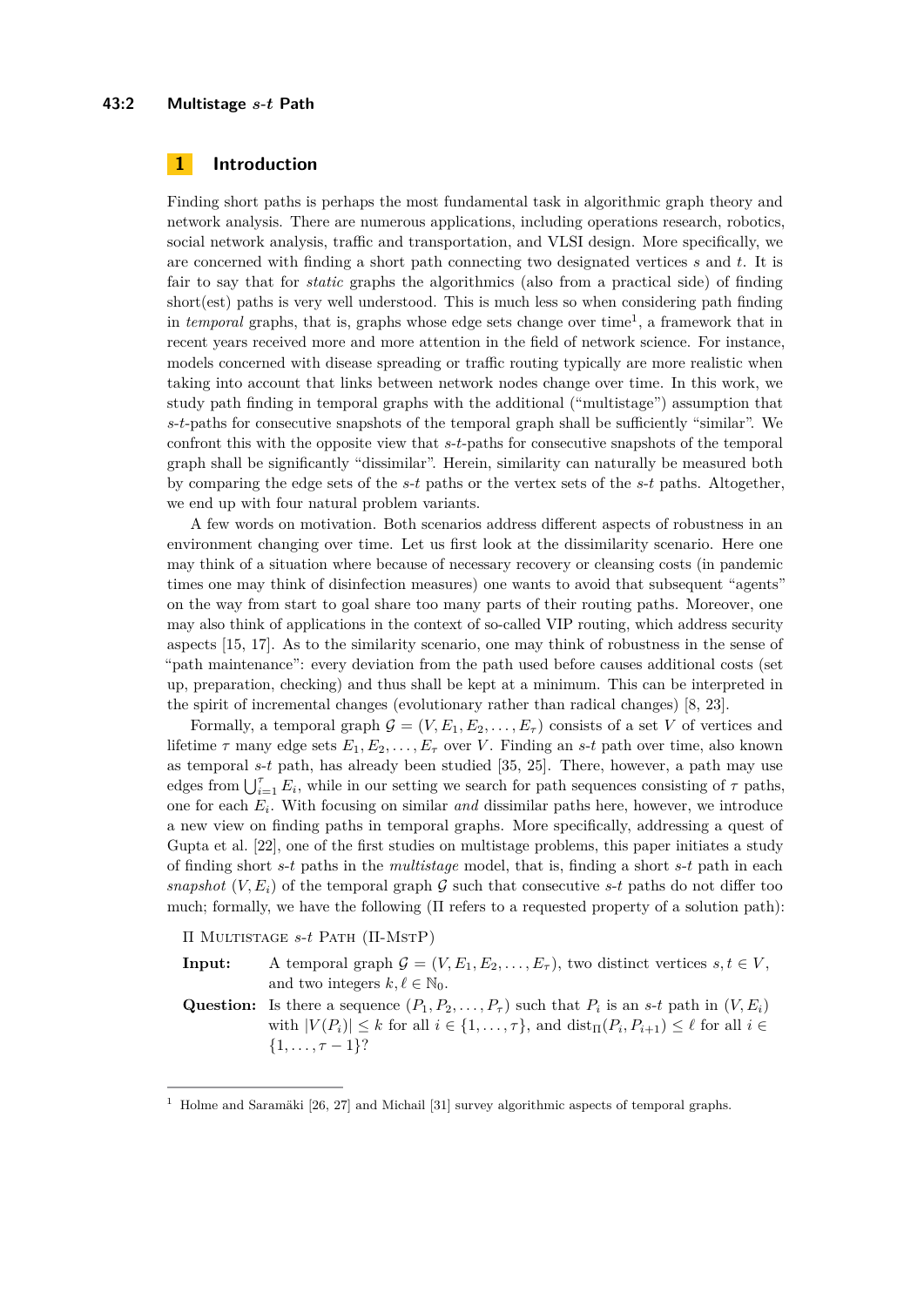The multistage model requests snapshot solutions such that (in time) consecutive ones are similar to each other. Herein, similarity is measured by the symmetric difference of the sets describing the consecutive snapshot solutions. For paths, there are two natural choices for comparing: the sets of vertices and the sets of edges. Thus, we obtain two distance measures defined as follows.

| $dist_{V\Delta V}(P_i, P_{i+1}) \coloneqq  V(P_i)\Delta V(P_{i+1}) $       | $(V\triangle V\text{-MsrP}),$ |
|----------------------------------------------------------------------------|-------------------------------|
| $dist_{E\triangle E}(P_i, P_{i+1}) \coloneqq  E(P_i)\triangle E(P_{i+1}) $ | $(E\triangle E\text{-MSTP}).$ |

Confronting the similarity request of the multistage framework with a dissimilarity request instead leads to the following.

| $dist_{V \cap V}(P_i, P_{i+1}) \coloneqq  (V(P_i) \cap V(P_{i+1})) \setminus \{s, t\} $ | $(V \cap V\text{-}\mathrm{MSTP}),$ |
|-----------------------------------------------------------------------------------------|------------------------------------|
| $dist_{E \cap E}(P_i, P_{i+1}) \coloneqq  E(P_i) \cap E(P_{i+1}) $                      | $(E \cap E\text{-}MSTP).$          |

Note that we can easily compute each of the four distance measures in linear time.

In the following, we study the classical and parameterized complexity of all four variants E $\triangle$ E-MstP, V $\triangle$ V-MstP, V∩V-MstP, and E∩E-MstP. With performing a parameterized complexity analysis, we do not only aim for a better understanding of the influence of several natural problem parameters like path length  $k - 1$  or the upper bound  $\ell$  on the distance values between consecutive snapshots, but we also want to find out where (and why) the problem variants are potentially different from each other; in particular, this means confronting the similarity (a.k.a. as classical multistage) view with the dissimilarity view.

**Our contributions.** We introduce four natural variants of the MULTISTAGE *s*-*t* PATH problem by employing four different ways to measure the distance between consecutive solutions. Doing so, seemingly for the first time for multistage models in general, we provide a seemingly first systematic study on the impact on the algorithmic complexity when switching between edge and vertex distances on the one hand, and similarity versus dissimilarity distance measurements on the other hand.

We prove all four problems to be NP-complete, even in the restricted case of only two snapshots, each snapshot being series-parallel and the underlying graph being of maximum degree four. We provide an extensive study on the parameterized complexity landscape of the problems regarding the parameters  $k$  (path length),  $\ell$  (maximum path distance between consecutive snapshots), *τ* (lifetime), *n* (number of graph vertices), *ν*<sup>↓</sup> (vertex cover number of the "underlying graph"), and  $\Delta_{\downarrow}$  (maximum vertex degree in the underlying graph); see Figure [1](#page-3-0) for an overview. The results of our parameterized complexity analysis reveal a clear distinction between similarity and dissimilarity. When parameterized by the maximum number *k* of vertices in each *s*-*t* path, while E $\triangle$ E-MsTP and V $\triangle$ V-MsTP are W[1]-hard, E∩E-MstP and V∩V-MstP are fixed-parameter tractable. To this end, we develop one of the first uses of the technique of representative sets [\[32,](#page-14-8) [19\]](#page-14-9) in the context of temporal graphs. In addition, we show that, under standard complexity-theoretic assumptions, the similarity problem  $V\Delta V$ -MsTP parameterized by the number of vertices has no polynomial kernel, while the dissimilarity problem  $V∩V-MSTP$  has one.

**Related work.** Our studies are within algorithmic temporal graph theory and, more specifically, contribute and extend a series of studies on the multistage model. Notably, all previous studies (on various basic computational problems) within the multistage framework adhere to the "similarity view"; we extend this by introducing also a "dissimilarity view".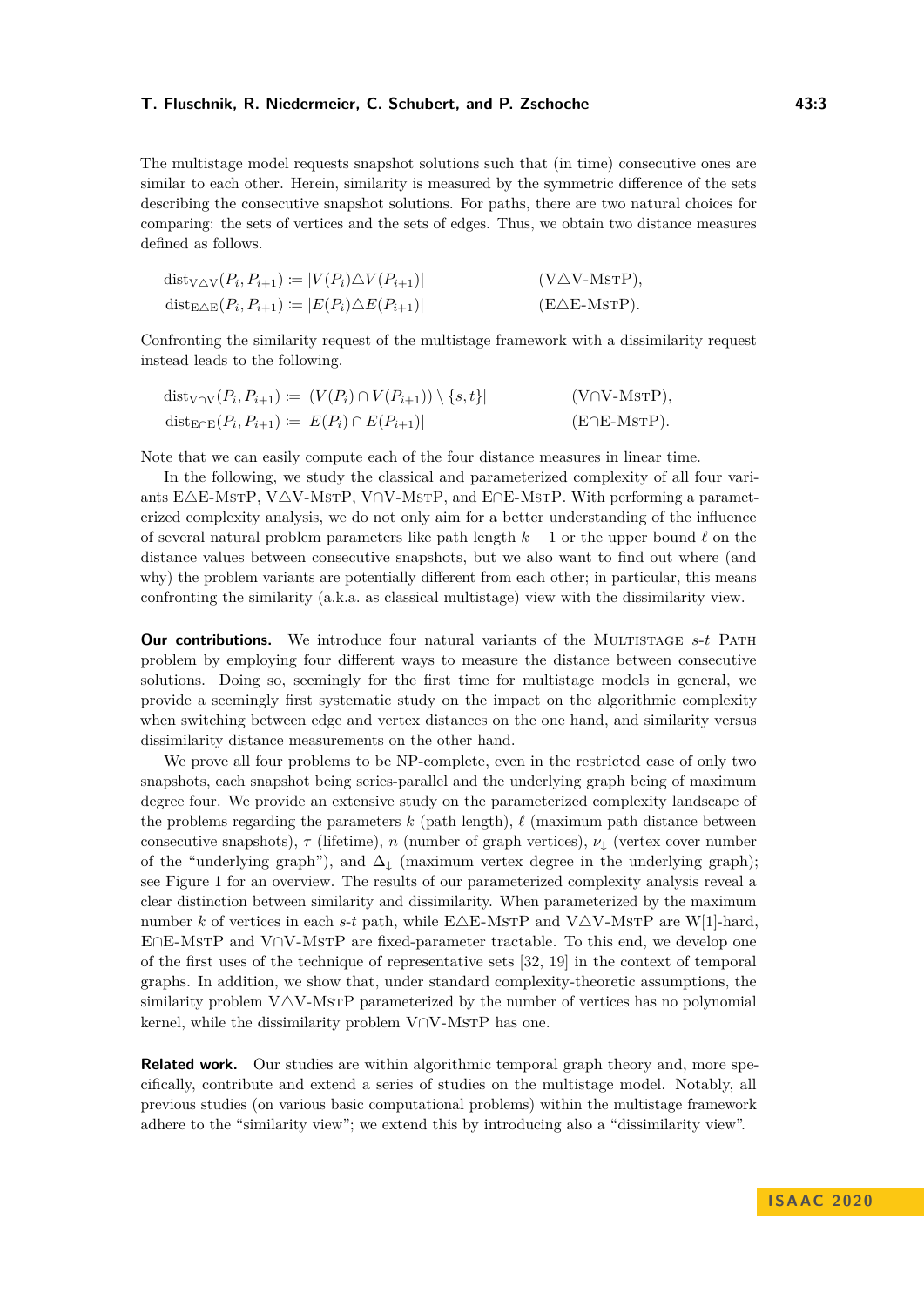<span id="page-3-0"></span>

**Figure 1** Overview of our results. "p-NP-h.", "W[1]-h.", "FPT", "PK", and "noPK" respectively abbreviate para-NP-hard, W[1]-hard, fixed-parameter tractable, polynomial kernel, and "no polynomial kernel unless NP  $\subseteq$  coNP / poly". Note that  $\ell \leq 2k$  and  $k \leq 2\nu_{\downarrow} + 1$ .

To the best of our knowledge, the *multistage* model (which is a temporal model not necessarily only applying to graph problems) first appeared in 2014 in works of Eisenstat et al. [\[10\]](#page-13-1) and Gupta et al. [\[22\]](#page-14-4). In a nutshell, the model considers a sequence  $(I_1, \ldots, I_\tau)$  of instances of some problem *P* as input, and it asks for a "robust" sequence of solutions to the instances in the sense that any two consecutive solutions are similar. Several classical problems have been studied in the multistage model, both from an approximate [\[1,](#page-13-2) [4,](#page-13-3) [2,](#page-13-4) [3\]](#page-13-5) and from a parameterized [\[18,](#page-14-10) [24,](#page-14-11) [6\]](#page-13-6) algorithmics point of view. While  $E\triangle E\text{-MSTP}$  and  $V\triangle V\text{-MSTP}$ adhere to the original multistage model, our two problems E∩E-MstP and V∩V-MstP can be seen as a novel and natural variation of the multistage model by replacing the goal of consecutive similarity with consecutive dissimilarity.

Several basic temporal graph problems are closely related to the task of finding a (short) temporal *s*-*t* path (finding an *s*-*t* path over time, that is, an *s*-*t* path where the edges have non-decreasing time stamps along the path)  $[25, 7, 14, 13, 12, 11, 28, 35, 36, 16]$  $[25, 7, 14, 13, 12, 11, 28, 35, 36, 16]$  $[25, 7, 14, 13, 12, 11, 28, 35, 36, 16]$  $[25, 7, 14, 13, 12, 11, 28, 35, 36, 16]$  $[25, 7, 14, 13, 12, 11, 28, 35, 36, 16]$  $[25, 7, 14, 13, 12, 11, 28, 35, 36, 16]$  $[25, 7, 14, 13, 12, 11, 28, 35, 36, 16]$  $[25, 7, 14, 13, 12, 11, 28, 35, 36, 16]$  $[25, 7, 14, 13, 12, 11, 28, 35, 36, 16]$  $[25, 7, 14, 13, 12, 11, 28, 35, 36, 16]$  $[25, 7, 14, 13, 12, 11, 28, 35, 36, 16]$  $[25, 7, 14, 13, 12, 11, 28, 35, 36, 16]$  $[25, 7, 14, 13, 12, 11, 28, 35, 36, 16]$  $[25, 7, 14, 13, 12, 11, 28, 35, 36, 16]$  $[25, 7, 14, 13, 12, 11, 28, 35, 36, 16]$  $[25, 7, 14, 13, 12, 11, 28, 35, 36, 16]$  $[25, 7, 14, 13, 12, 11, 28, 35, 36, 16]$  $[25, 7, 14, 13, 12, 11, 28, 35, 36, 16]$  $[25, 7, 14, 13, 12, 11, 28, 35, 36, 16]$ . While these problems typically deal with temporal *s*-*t* paths that may span over several snapshots of the temporal graph, in our multistage-inspired framework we aim for finding an *s*-*t* path in *each* snapshot.

We mention in passing that there is also somewhat related work on short paths in multiplex networks (also known as multilayer or multimodal networks) [\[20\]](#page-14-17). The main difference to our scenario is that the temporal aspect imposes an ordering of the layers whereas the multiplex view does not; in addition, Ghariblou et al. [\[20\]](#page-14-17) perform a multiobjective optimization, being particularly interested in Pareto efficiency.

Due to the lack of space, several details and proofs (marked by  $\star$ ) are deferred to a full version of this paper.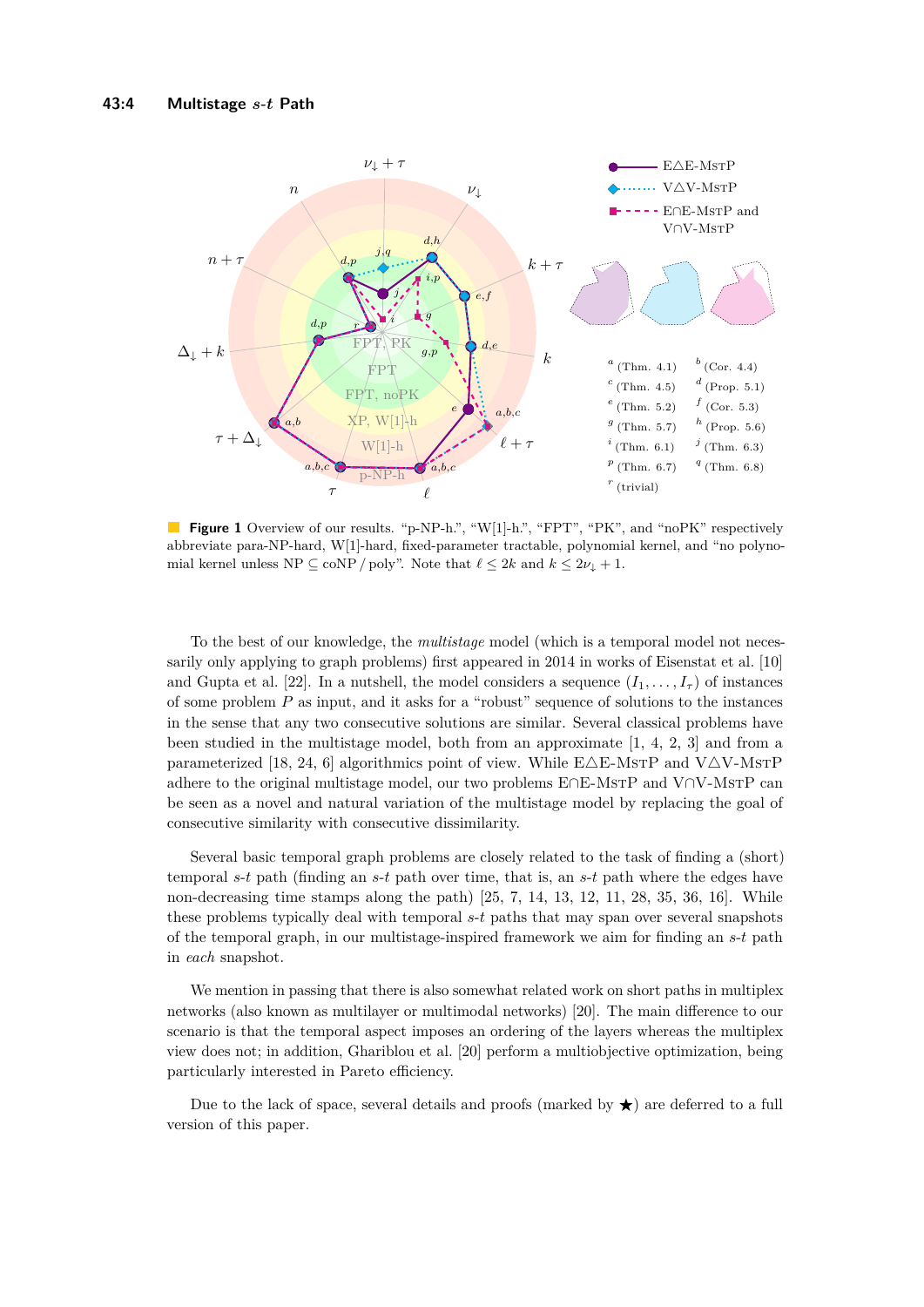# **2 Preliminaries**

We denote by  $\mathbb N$  and  $\mathbb N_0$  the natural numbers excluding and including 0, respectively. By  $\log(\cdot)$  we denote the logarithm to base two. We use basic notation from graph theory and parameterized algorithmics.

**Graph theory.** An undirected graph  $G = (V, E)$  is a tuple consisting of a set V of vertices and a set  $E \subseteq \{ \{v, w\} \mid v, w \in V, v \neq w \}$  of edges. For a graph *G*, we also denote by  $V(G)$  and  $E(G)$  the vertex and edge set of *G*, respectively. For a vertex set  $W \subseteq V$ , the induced subgraph  $G[W]$  is defined as the graph  $(W, \{ \{v, w\} \in E \mid v, w \in W \})$ . A path  $P = (V, E)$  is a graph with a set  $V = \{v_1, \ldots, v_k\}$  of distinct vertices and edge set  $E = \{\{v_i, v_{i+1}\} \mid 1 \leq i \leq k\}$  (we often represent path P by the tuple  $(v_1, v_2, \ldots, v_k)$ ); we say that *P* is a  $v_1$ - $v_k$  path. The length of a path is its number of edges. For two vertices  $s, t \in V(G)$ , an  $s$ -*t* separator  $S \subseteq V(G) \setminus \{s, t\}$  is a set of vertices such that there is no *s*-*t* path in  $G-S$ , where  $G-S = G[V \setminus S]$ . We denote by  $N_G(v) = \{w \in V \mid \{w, v\} \in E\}$ the neighborhood of a vertex *v* in *G*, and by deg(*v*) =  $|N_G(v)|$  the degree of *v* in *G*. Moreover, we denote by  $\Delta$  (or  $\Delta(G)$ ) the maximum vertex-degree of *G*, that is,  $\Delta(G) = \max_{v \in V} \deg(v)$ . A *vertex cover* of *G* is a set *W* of vertices such that *G* − *W* contains no edge; we denote by *ν* (or  $\nu(G)$ ) the smallest size of a vertex cover in *G*. A graph with distinct terminal vertices *s, t* is series-parallel if it can be turned into a single edge by a sequence of contractions of degree-two vertices except *s* and *t* while removing any parallel edge that appears [\[9\]](#page-13-9).

**Temporal graph theory.** A temporal graph  $\mathcal{G} = (V, E_1, E_2, \dots, E_{\tau})$  consists of a set V of vertices and lifetime  $\tau$  many edge sets  $E_1, E_2, \ldots, E_{\tau}$  over *V*. We also denote by  $\tau(\mathcal{G})$  the lifetime of G. The size of G is  $|G| := |V| + \sum_{i=1}^{7} |E_i|$ . The static graph  $(V, E_i)$  is called the *i*-th snapshot. The *underlying graph*  $\mathcal{G}_{\downarrow}$  of  $\mathcal{G}$  is the static graph  $(V, E_1 \cup \cdots \cup E_{\tau})$ . The underlying vertex cover number  $\nu_{\downarrow}$  is  $\nu(\mathcal{G}_{\downarrow})$ . The underlying maximum degree  $\Delta_{\downarrow}$  is  $\Delta(\mathcal{G}_{\downarrow})$ .

**Parameterized complexity.** Let Σ denote a finite alphabet. A parameterized problem *L* ⊆  ${(x, k) \in \Sigma^* \times \mathbb{N}_0}$  is a subset of all instances  $(x, k)$  from  $\Sigma^* \times \mathbb{N}_0$ , where k denotes the parameter. A parameterized problem *L* is (i) fixed-parameter tractable if there is an algorithm that decides every instance  $(x, k)$  for *L* in  $f(k) \cdot |x|^{O(1)}$  time, (ii) contained in the class XP if there is an algorithm that decides every instance  $(x, k)$  for *L* in  $|x|^{f(k)}$  time, and (iii) para-NP-hard if the problem for some constant value of the parameter is NP-hard, where *f* is some computable function only depending on the parameter. For two parameterized problems  $L, L'$ , an instance  $(x, k) \in \Sigma^* \times \mathbb{N}_0$  of *L* is equivalent to an instance  $(x', k') \in \Sigma^* \times \mathbb{N}_0$  for *L'* if  $(x, k) \in L$  ⇔  $(x', k') \in L'$ . A problem *L* is hard for the class W[1] (W[1]-hard) if for every problem  $L' \in W[1]$  there is an algorithm that maps any instance  $(x, k)$  in  $f(k) \cdot |x|^{O(1)}$ time to an equivalent instance  $(x', k')$  with  $k' = g(k)$  for some computable functions  $f, g$ . It holds true that  $FPT \subseteq W[1] \subseteq XP$ , where  $FPT$  denotes the class of all fixed-parameter tractable parameterized problems. It is believed that FPT  $\neq$  W[1], and that hence no W[1]hard problem is fixed-parameter tractable. A problem kernelization for a parameterized problem *L* is a polynomial-time algorithm that maps any instance  $(x, k)$  of *L* to an equivalent instance  $(x', k')$  of *L* (the kernel) such that  $|x'| + k \le f(k)$  for some computable function *f*; If *f* is a polynomial, we say that the problem kernelization (and kernel) is polynomial. It is well-known that a decidable parameterized problem is fixed-parameter tractable if and only if it admits a problem kernelization.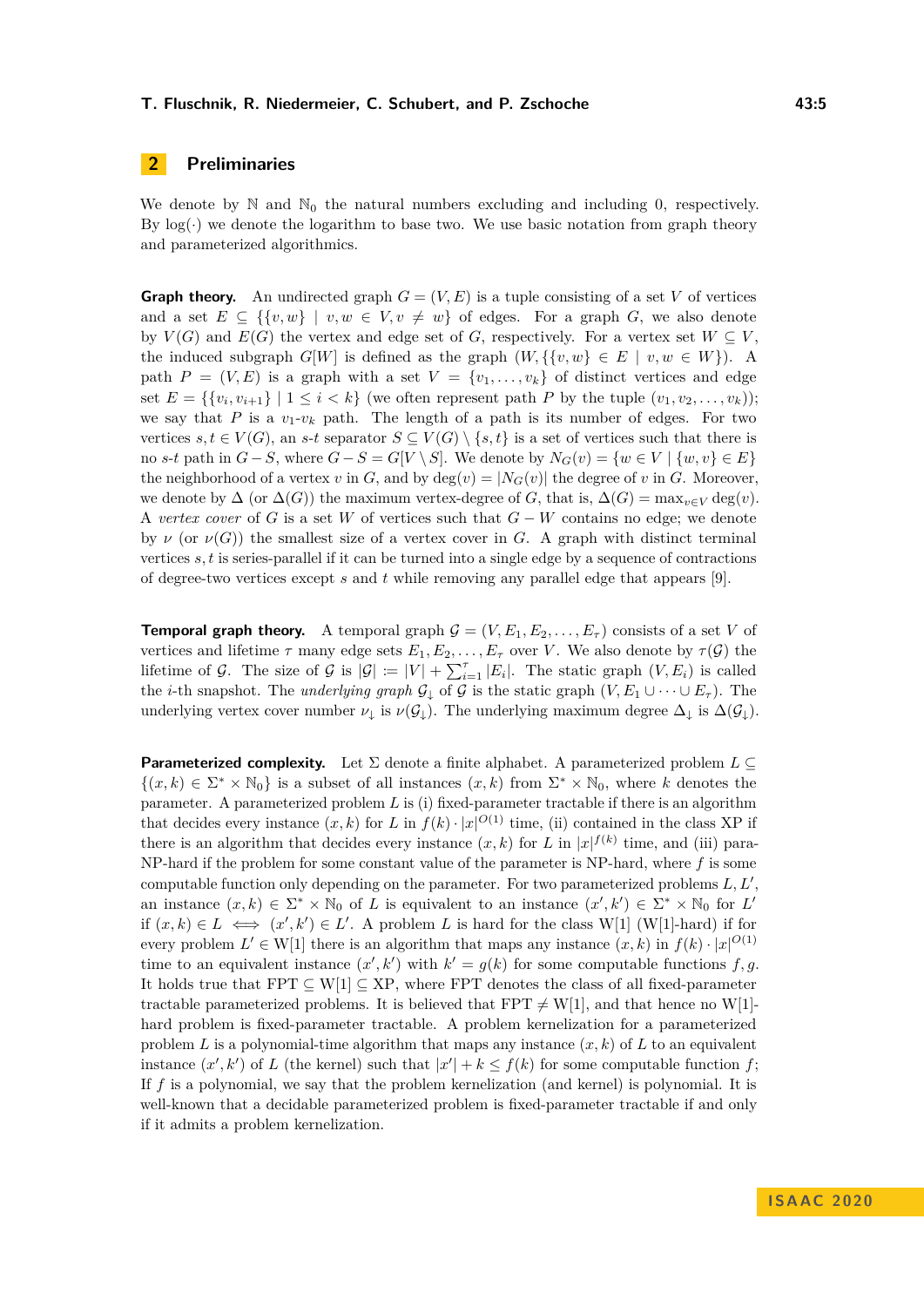<span id="page-5-4"></span>

**Figure 2** Illustration to Construction [1](#page-5-2) with (a) illustrating the first snapshot and (b) illustrating the second snapshot, exemplified for clause  $C_1 = (x_1 \vee \overline{x_j} \vee x_i)$ . The edge  $\{a_1^1, a_2^1\}$  is highlighted in both (a) and (b).

## **3 Relation between distance measures: from edges to vertices**

We show that there are polynomial-time algorithms that, given an instance of  $E\Delta E$ -MsTP or of E∩E-MstP, construct an equivalent instance of the respective vertex-counterpart.

<span id="page-5-1"></span>**Proposition 3.1 (** $\star$ **).** *There is an algorithm that, on every input*  $(G, s, t, k, \ell)$  *to*  $E \triangle E$ -MSTP, computes in  $\mathcal{O}(|\mathcal{G}| \cdot \ell)$  time an equivalent instance  $(\mathcal{G}', s, t, k', \ell')$  of  $V \triangle V$ -MSTP *such that*  $k' \in O(k \cdot \ell)$ ,  $\ell' \in O(\ell^2)$ ,  $\Delta(\mathcal{G}_\downarrow) = \Delta(\mathcal{G}'_\downarrow)$ , and  $\tau(\mathcal{G}) = \tau(\mathcal{G}')$ .

<span id="page-5-3"></span>**► Proposition 3.2 (★).** *There is an algorithm that, on every input*  $(G, s, t, k, \ell)$  *to* E∩E- $MSTP$ , *computes in*  $\mathcal{O}(|\mathcal{G}|)$  *time an equivalent instance*  $(\mathcal{G}', s, t, k', \ell')$  *of* V∩V-MSTP *such that*  $k' = 2k - 1$ ,  $\ell' = \ell$ ,  $\Delta(\mathcal{G}_\downarrow) = \max{\{\Delta(\mathcal{G}'_\downarrow), 4\}}$ , and  $\tau(\mathcal{G}) = \tau(\mathcal{G}')$ .

Due to Propositions [3.1](#page-5-1) and [3.2,](#page-5-3) often we just may prove lower bounds for  $E\triangle E\text{-MSTP}$ and E∩E-MstP, and upper bounds for V $\triangle$ V-MstP and V∩V-MstP, and transfer the results to their respective counterparts.

#### **4 NP-hardness even for two snapshots of maximum degree four**

In this section, we prove that all four problems are NP-hard even for only two snapshots and the maximum underlying vertex-degree being four.

<span id="page-5-0"></span>**► Theorem 4.1.** E $\triangle$ E-MsTP *and* E $\cap$ E-MsTP*, the latter with*  $\ell = 0$ *, are* NP-*hard even if* G *consists of two snapshots both being series-parallel graphs and*  $\Delta(\mathcal{G}_1) = 4$ *.* 

We give two polynomial-time many-one reductions from the NP-complete 3-SAT, each employing the following.

<span id="page-5-2"></span>**Construction 1.** Let  $(X = \{x_1, \ldots, x_n\}, \mathcal{C} = (C_1, \ldots, C_n))$  be an instance of 3-SAT where w.l.o.g. the number *n* of variables equals the number of clauses, and let  $d \geq 2$  denote the most frequent appearance (along the clause sequence) of any literal of some variable in *X*. We construct a temporal graph  $G = (V, E_1, E_2)$  as follows (see Figure [2](#page-5-4) for an illustration).

Let  $V := \{s, t\} \cup \{c_1^i, \ldots, c_{2n}^i \mid i \in \{1, 2\}\} \cup \{a_1^i, \ldots, a_{2d}^i \mid x_i \in X\} \cup \{b_1^i, \ldots, b_{2d}^i \mid x_i \in X\}.$ Let  $E_{i,a} := \bigcup_{1 \leq j < 2d} \{\{a_j^i, a_{j+1}^i\}\}\$ and  $E_{i,b} := \bigcup_{1 \leq j < 2d} \{\{b_j^i, b_{j+1}^i\}\}\.$  Then  $E_1$  contains the edge  $\{s, c_1^1\}$ , the edge set  $\bigcup_{1 \leq i \leq n} \{\{c_{2i-1}^1, a_1^i\}, \{c_{2i-1}^{1, i}\}\}\$ , the edge set  $\bigcup_{1 \leq i \leq n} \{\{c_{2i}^1, a_{2d}^i\}\}$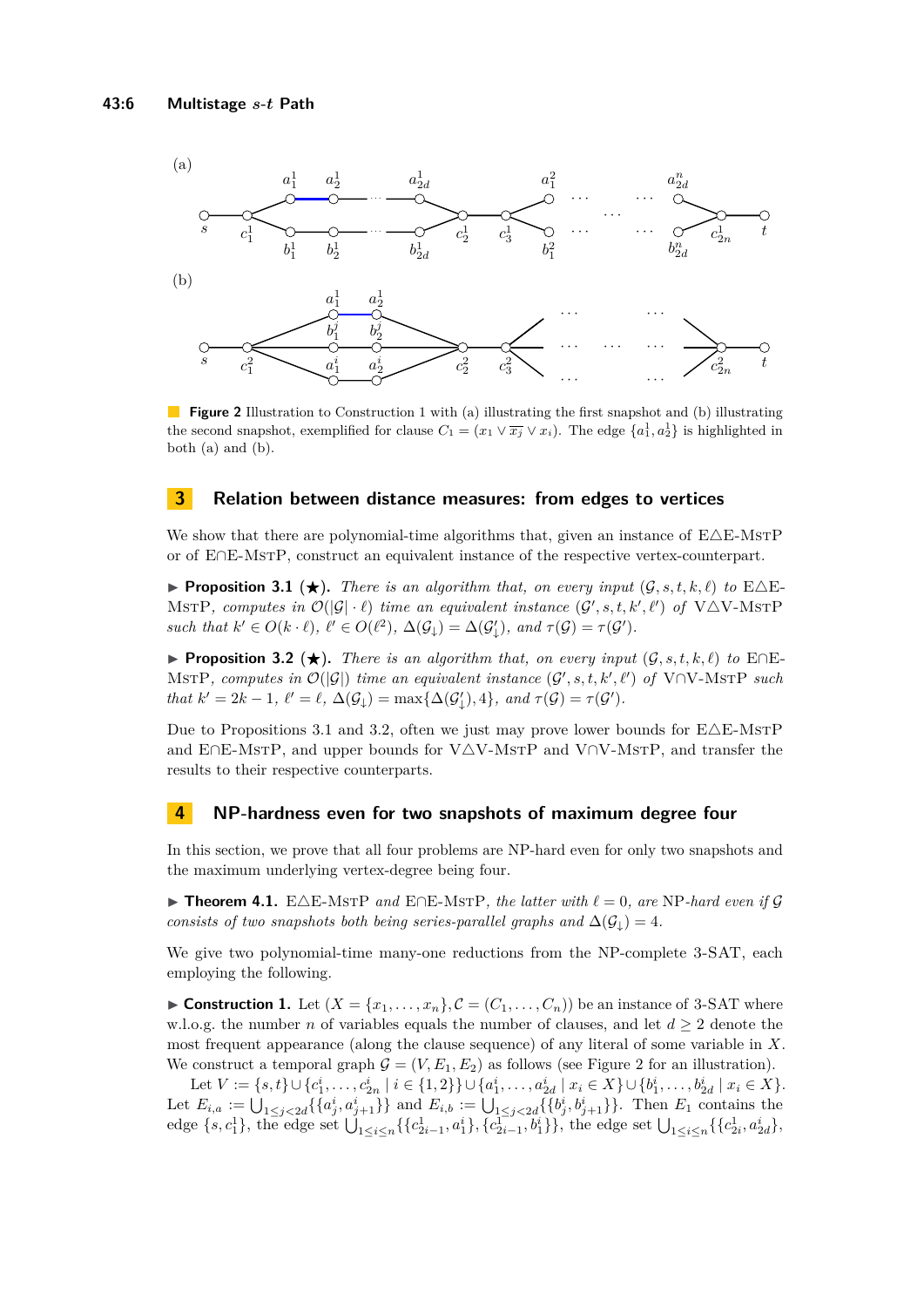${c_{2i}^1,b_{2d}^i\}$ , the edge  ${t, c_{2n}^1}$ , the edge set  $\bigcup_{1 \leq i < n} {\{c_{2i}^1, c_{2i+1}^1\}}$ , and the edge sets  $\bigcup_{1 \leq i \leq n} E_{i,a}$ and  $\bigcup_{1 \leq i \leq n} E_{i,b}$ . For  $E_2$ , for each clause  $C_q \in \mathcal{C}$  we define the vertex set  $V_{C_q}$  and edge set  $E_{C_q}$  as follows. If  $C_q$  contains the *j*-th appearance of the positive literal  $x_i$ , then add  $a_{2j-1}^i, a_{2j}^i$  to  $V_{C_q}$  and the edges  $\{a_{2j-1}^i, a_{2j}^i\}$ ,  $\{c_{2q-1}^2, a_{2j-1}^i\}$ ,  $\{c_{2q}^2, a_{2j}^i\}$  to  $E_{C_q}$ . If  $C_q$ contains the *j*-th appearance of the negative literal  $\overline{x_i}$ , then add  $b^i_{2j-1}, b^i_{2j}$  to  $V_{C_q}$  and the edges  $\{b_{2j-1}^i, b_{2j}^i\}, \{c_{2q-1}^2, b_{2j-1}^i\}, \{c_{2q}^2, b_{2j}^i\}$  to  $E_{C_q}$ . Then,  $E_2$  contains the edges  $\{s, c_1^2\}$ ,  $\{t, c_{2n}^2\}$ , the edge set  $\bigcup_{1 \leq i < n} \{\{c_{2i}^2, c_{2i+1}^2\}\}$ , and  $E_{C_q}$  for each  $q \in \{1, \ldots, n\}$ . This finishes the construction of G. It is not difficult to see that  $(V, E_1)$  and  $(V, E_2)$  are series-parallel graphs. Moreover,  $\Delta(\mathcal{G}_\downarrow) = 4$ . Set  $k = 2 + 2n + 2d \cdot n$ .

Intuitively, if an instance constructed using Construction [1](#page-5-2) is a yes-instance for  $E\Delta E$ -MsTP, then the *s*-*t* path in the first snapshot selects setting variables to true or false such that the *st* path in the second snapshot can pass a literal for each clause. It follows that Construction [1](#page-5-2) is a polynomial-time many-one reduction.

The next two propositions, Propositions [4.2](#page-5-3) and [4.3,](#page-6-2) together prove Theorem [4.1.](#page-5-0)

**Proposition 4.2** ( $\star$ ). E $\triangle$ E-MsTP *is* NP-hard even if G consists of two snapshots both *being series-parallel graphs and*  $\Delta(\mathcal{G}_1) = 4$ .

Interestingly, Construction [1](#page-5-2) also gives a polynomial-time many-one reduction for E∩E-MstP. Here the intuition is opposite: the first snapshot path selects setting the variables to the *complement* of a satisfying assignment such that the second snapshot path can pass the "clause gadgets" without passing any edge contained in the first snapshot path.

<span id="page-6-2"></span>**► Proposition 4.3 (★).** E∩E-MsTP *is* NP-hard even if G consists of two snapshots both *being series-parallel graphs,*  $\Delta(\mathcal{G}_1) = 4$ *, and*  $\ell = 0$ *.* 

The theorem follows directly from Propositions [4.2](#page-5-3) and [4.3.](#page-6-2) Due to Propositions [3.1](#page-5-1) and [3.2,](#page-5-3) we get the following from Theorem [4.1.](#page-5-0)

<span id="page-6-0"></span>**► Corollary 4.4.** V $\triangle$ V-MsTP *and* V $\cap$ V-MsTP *with*  $\ell = 0$  *are* NP-*hard even if*  $\tau = 2$ *and*  $\Delta(\mathcal{G}_\perp) = 4$ *.* 

We proved E∩E-MsTP and V∩V-MsTP to remain NP-hard even if  $\ell = 0$  and  $\tau = 2$ . This leads us to ask whether for a constant value of  $\ell + \tau$ , E $\Delta$ E-MsTP or V $\Delta$ V-MsTP remain NP-hard. In fact, we prove this to be true for the vertex-variant.

<span id="page-6-1"></span>**Fineorem 4.5 (** $\star$ **).** V $\triangle$ V-MsTP *is* NP-hard and admits no  $2^{o(k)} \cdot (|\mathcal{G}|)^{O(1)}$ -time algorithm *unless the Exponential Time Hypothesis fails, even if*  $\ell = 0$  *and*  $\tau = 2$ *.* 

It remains open whether E $\triangle$ E-MsTP is contained in XP regarding  $\ell + \tau$ .

## **5 The role of the parameter path length**

In this section, we focus on the parameter *k*, the maximum number of vertices in any *s*-*t* path. It is not hard to see that all variants allow for an XP-algorithm when parameterized by the maximum number *k* of vertices in each path.

**Proposition 5.1 (★).** V△V-MSTP *and* V∩V-MSTP, *and hence* E△E-MSTP *and* E∩E-MSTP, are solvable in  $\Delta_{\max}^{O(k)} \cdot |\mathcal{G}|^{O(1)}$  time, where  $\Delta_{\max} = \max_{i \in \{1, ..., \tau\}} \Delta((V, E_i)).$ 

We will prove that the parameterization with k distinguishes similarity from dissimilarity: While E $\triangle$ E-MsTP and V $\triangle$ V-MsTP are W[1]-hard regarding *k* (even regarding  $k + \tau$ ), each of E∩E-MstP and V∩V-MstP turn out to be fixed-parameter tractable.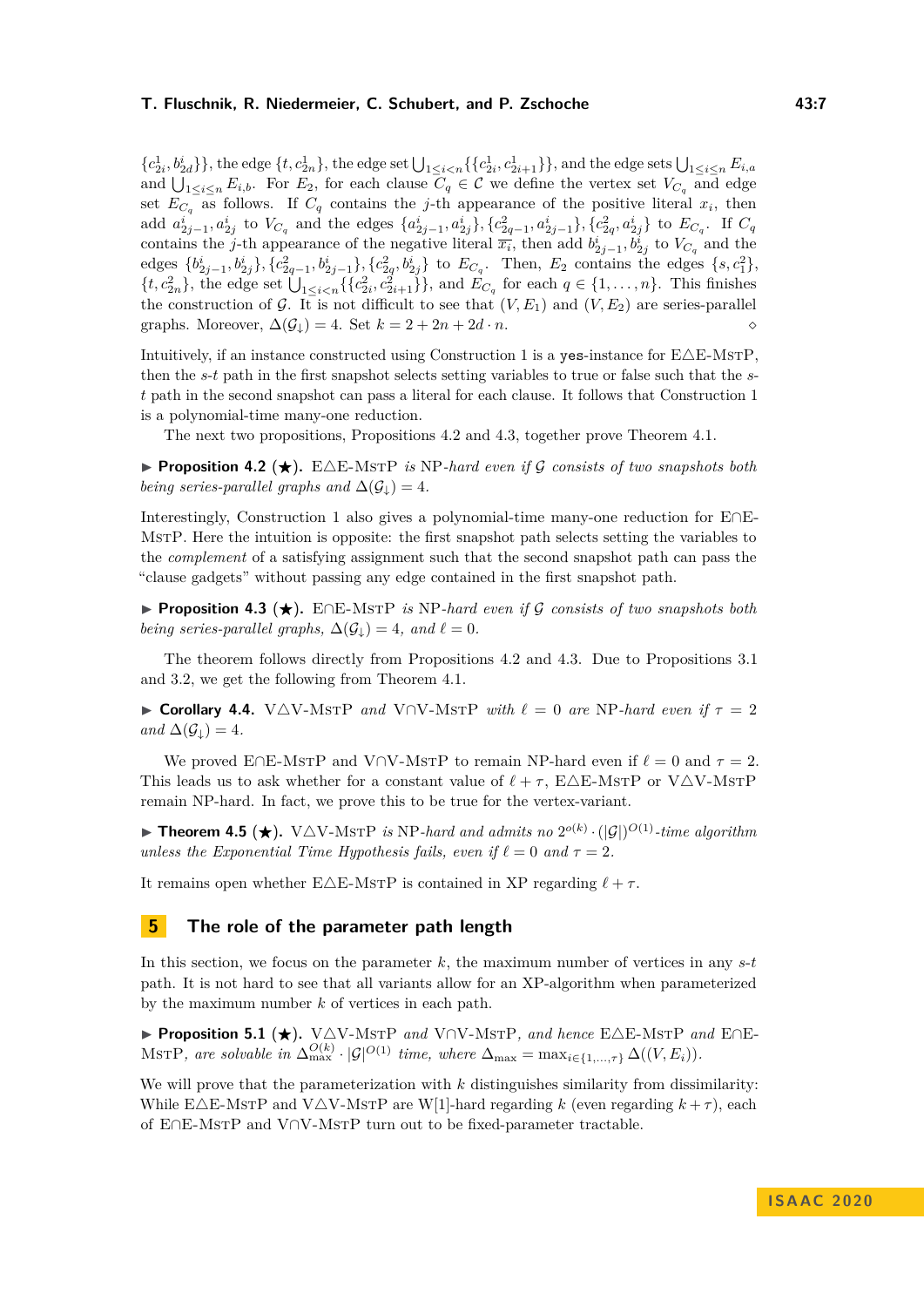# **5.1 W[1]-hardness for the similarity variant regarding**  $k + \tau$  **and**  $\nu_1$

We prove that E $\triangle$ E-MsTP is W[1]-hard regarding  $k + \tau$  even if the upper bound  $\ell$  on the sizes of consecutive symmetric differences is constant. Due to Proposition [3.1,](#page-5-1) we then obtain the same result for  $V\Delta V$ -MsTP. The proof is by a parameterized reduction from the W[1]-complete MULTICOLORED CLIQUE problem.

<span id="page-7-0"></span>**Findherem 5.2** ( $\star$ ). *Even if*  $\ell = 4$  *and each snapshot is bipartite,*  $E\triangle E\text{-MSTP}$  *is* NP-hard *and* W[1]*-hard when parameterized by*  $k + \tau$ *.* 

<span id="page-7-1"></span>Due to Proposition [3.1,](#page-5-1) we get the following.

 $\triangleright$  **Corollary 5.3.** V $\triangle$ V-MsTP *is* W[1]*-hard when parameterized by*  $k+\tau$ *, even if*  $\ell$  *is constant.* 

By Proposition [5.1](#page-5-1) and since  $k \leq n$ , we know that  $E\Delta E$ -MsTP and V $\Delta V$ -MsTP are fixed-parameter tractable regarding the number *n* of graph vertices. Regarding the parameter number *k* of path vertices (and even for  $k + \tau$ ), by Theorem [5.2](#page-7-0) and Corollary [5.3](#page-7-1) we know that both problems are in XP yet W[1]-hard. Since we can assume  $k \leq 2\nu_1 + 1$  (recall that  $\nu_{\downarrow}$  is the vertex cover number of the underlying graph) in every instance and thus naturally  $\nu_{\downarrow} \leq n$ , we can settle the parameterized complexity regarding  $\nu_{\downarrow}$ :

<span id="page-7-4"></span> $\blacktriangleright$  **Theorem 5.4.** *When parameterized by*  $\nu_{\downarrow}$ , V $\triangle V$ -MsrP *with*  $\ell = 1$  *and* E $\triangle E$ -MsrP *are* W[1]*-hard.*

We prove each statement of Theorem [5.4](#page-7-4) separately, both proofs rely on parameterized reductions from MULTICOLORED CLIQUE.

<span id="page-7-5"></span>**Proposition 5.5** ( $\star$ ). E $\triangle E$ -MsTP *when parameterized by*  $\nu_{\downarrow}$  *is* W[1]*-hard.* 

For V $\Delta$ V-MsTP, we have an even stronger result: the problem is W[1]-hard regarding  $\nu_{\perp}$ even if the size of any symmetric difference of the vertex sets of consecutive paths is at most one. The proof is, however, similar to the proof of Proposition [5.5.](#page-7-5)

<span id="page-7-3"></span>**Proposition 5.6** ( $\star$ ). V $\Delta$ V-MstP *when parameterized by*  $\nu_1$  *is* W[1]*-hard, even if*  $\ell = 1$ *.* 

We will see in the next section that a similar result for E∩E-MsrP or V∩V-MsrP is unlikely.

## **5.2 Fixed-parameter tractability for dissimilarity variant regarding** *k*

In stark contrast to Theorem [5.2](#page-7-0) and Corollary [5.3,](#page-7-1) we show in this section that V∩V-MstP and E∩E-MsTP can be solved in linear time for constant path lengths; put differently, they are fixed-parameter tractable when parameterized by path length  $k - 1$ .

<span id="page-7-2"></span>**► Theorem 5.7.** V∩V-MsTP and E∩E-MsTP can be solved in  $2^{O(k)} \cdot |\mathcal{G}|$  time.

We defer the proof of Theorem [5.7](#page-7-2) towards the end of this section and, moreover, only describe the algorithm for V∩V-MsTP. In a nutshell, the algorithm behind Theorem [5.7](#page-7-2) computes for each snapshot *sufficiently many s*-*t* paths such that no matter which vertices are used in the snapshots beforehand and afterwards, one of these *s*-*t* paths has a small intersection with these vertices. To this end, we introduce  $q$ -robust sets<sup>[2](#page-7-6)</sup> of  $s$ - $t$  paths.

<span id="page-7-6"></span><sup>2</sup> In a nutshell, *q*-robust sets are *q*-representative families [\[32\]](#page-14-8), just explicitly coined to *s*-*t* paths of length at most *k*. This notion shall avoid confusion with the later defined *q*-representatives of independent sets.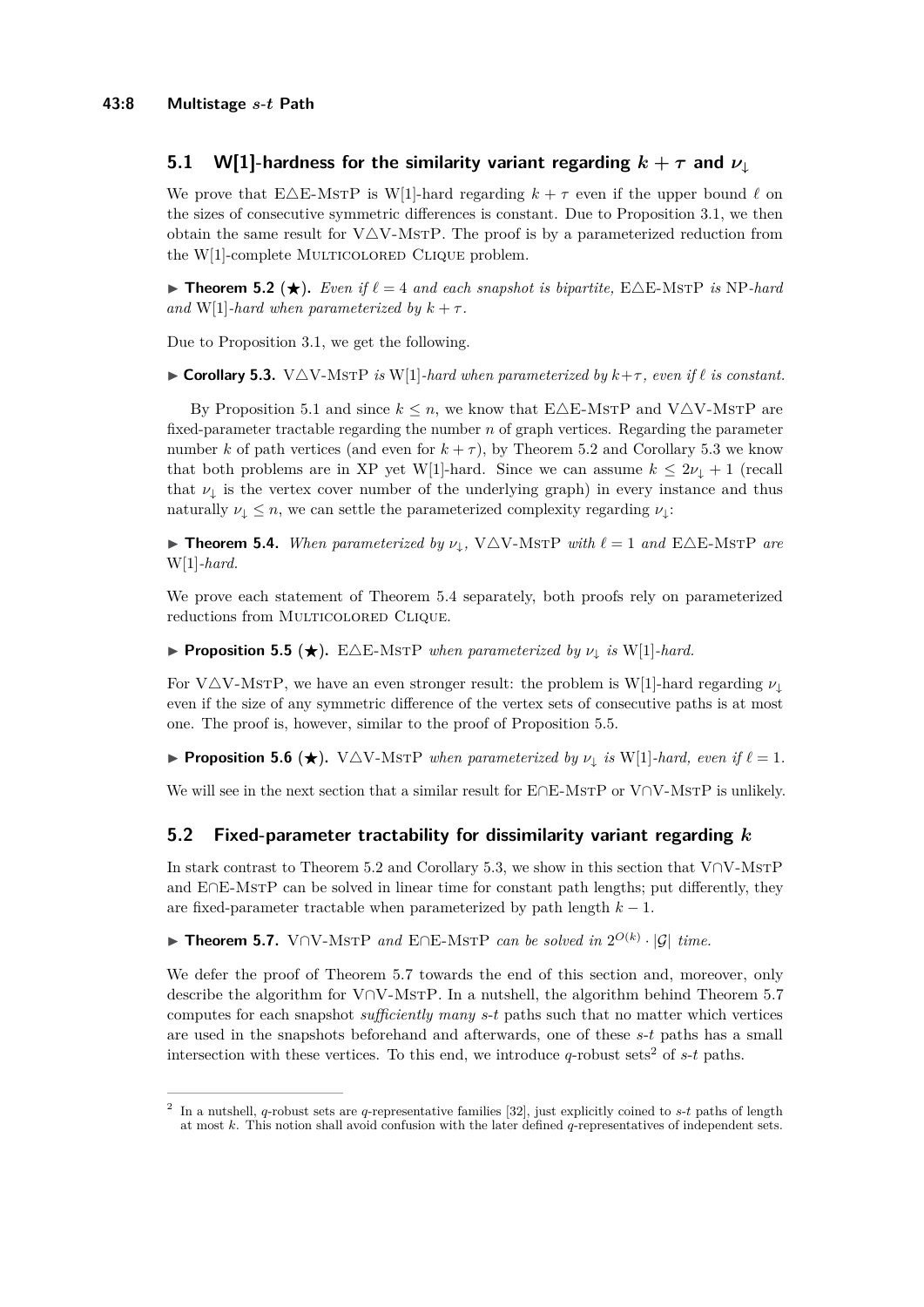<span id="page-8-1"></span>

**Figure 3** Illustration of Case 1 in the proof of Lemma [5.9,](#page-8-0) where  $|V(P_{i+1}) \setminus V(P_i)| > k - \ell$ .

▶ **Definition 5.8.** Let  $G = (V, E)$  be a graph,  $s, t \in V$  two distinct vertices,  $\mathcal{F}$  be a set *of s*<sup>*-t*</sup> *paths of length at most*  $k - 1$ *, and*  $q \in \mathbb{N}_0$ *. We call*  $\mathcal F$  *q*-robust *if for each set X* ⊆  $(V(G) \setminus \{s,t\})$  *of size at most q the following holds: if there is an <i>s*-*t path in*  $G - X$  *of length at most*  $k - 1$ *, then there is an s-t path*  $P \in \mathcal{F}$  *which is an s-t path in*  $G - X$ *.* 

To find a solution, it is sufficient to have a  $2(k - \ell)$ -robust set of *s*-*t* paths of length at most  $k-1$  for each snapshot of the temporal graph:

<span id="page-8-0"></span>► **Lemma 5.9.** *Let*  $I = (G = (V, (E_i)_{i=1}^{\tau}), s, t, k, \ell)$  *be an instance of*  $V \cap V$ -MSTP *and*  $\mathcal{F}_i$  *be*  $a \ 2(k-\ell)$ -robust set of s-t paths of length at most  $k-1$  in  $G_i = (V, E_i)$ , for all  $i \in \{1, \ldots, \tau\}$ . *Then, I* is a yes-instance if and only if there is a solution  $(P_1, \ldots, P_\tau)$  such that  $P_i \in \mathcal{F}_i$ , *for all*  $i \in \{1, ..., \tau\}$ *.* 

**Proof.** Since the converse is trivially true, we only show that if *I* is a yes-instance, then there is a solution  $(P_1, \ldots, P_\tau)$  for *I* such that for all  $i \in \{1, \ldots, \tau\}$  we have  $P_i \in \mathcal{F}_i$ .

For all  $p \in \{1, \ldots, \tau + 1\}$ , let  $S_p$  be the set of solutions for *I* such that for all  $j < p$  we have  $P_j \in \mathcal{F}_j$ . Let  $i := \max\{p \in \{1, \ldots, \tau + 1\} \mid \mathcal{S}_p \neq \emptyset\}$ . If  $i = \tau + 1$ , then we are done. Hence, assume towards a contradiction that  $i \leq \tau$ .

(Case 1): Suppose  $1 < i < \tau$ . Let  $X_1 = V(P_{i-1}) \setminus V(P_i)$  and  $X_2 = V(P_{i+1}) \setminus V(P_i)$ . If  $X \in \{X_1, X_2\}$  is larger than  $k - \ell$ , then remove arbitrary vertices from *X* such that  $|X| = k - \ell$ . Note that  $|V(P_{i-1}) \setminus X_1| \leq \ell$  and  $|V(P_{i+1}) \setminus X_2| \leq \ell$ . Observe that  $P_i$  is an *s*-*t* path of length at most  $k-1$  in  $G_i - (X_1 \cup X_2)$ . Since  $\mathcal{F}_i$  is  $2(k-\ell)$ -robust, there is an *s*-*t* path  $P \in \mathcal{F}_i$  of length at most  $k-1$  in  $G_i - (X_1 \cup X_2)$ , see Figure [3](#page-8-1) for an illustration. Hence, |*V* (*P*)∩*V* (*Pi*−1)| ≤ |*V* (*P*)∩(*V* (*Pi*−1) \*X*1)| ≤ *`* and |*V* (*P*)∩*V* (*Pi*+1)| ≤  $|V(P) \cap (V(P_{i+1}) \setminus X_2)| \leq \ell$ . Thus,  $S = (P_1, \ldots, P_{i-1}, P, P_{i+1}, \ldots, P_{\tau})$  is a solution for *I*. This contradicts *i* being maximal.

(Case 2): If  $i = 1$   $(i = \tau)$ , then we set  $X_1 = \emptyset$   $(X_2 = \emptyset)$  and conclude analogously to Case 1 that *i* is not maximized.

The main tool of our algorithm is a fast ("linear-time FPT") computation of small sets of *s*-*t* paths of length at most *k* −1 which are *q*-robust. We believe that such a use of representative families may become a general algorithmic tool being potentially helpful for other multistage problems. Formally, we show the following.

<span id="page-8-2"></span>**► Lemma 5.10** (★). Let  $G = (V, E)$  be a graph with two distinct vertices  $s, t \in V$ , and  $k, q \in \mathbb{N}_0$ . We can compute, in  $2^{O(k+q)} \cdot |E|$  time, a q-robust set F of s-t paths of length at *most*  $k-1$  *such that*  $|\mathcal{F}| \leq 2^{q+k}$ *.* 

In order to prove Lemma [5.10,](#page-8-2) we extend the "representative-family-based" algorithm for *k*-Path of Fomin et al. [\[19\]](#page-14-9) such that we can find *s*-*t* paths avoiding a size-at-most-*q* set of vertices.Having Lemmata [5.9](#page-8-0) and [5.10,](#page-8-2) we are set to prove Theorem [5.7.](#page-7-2)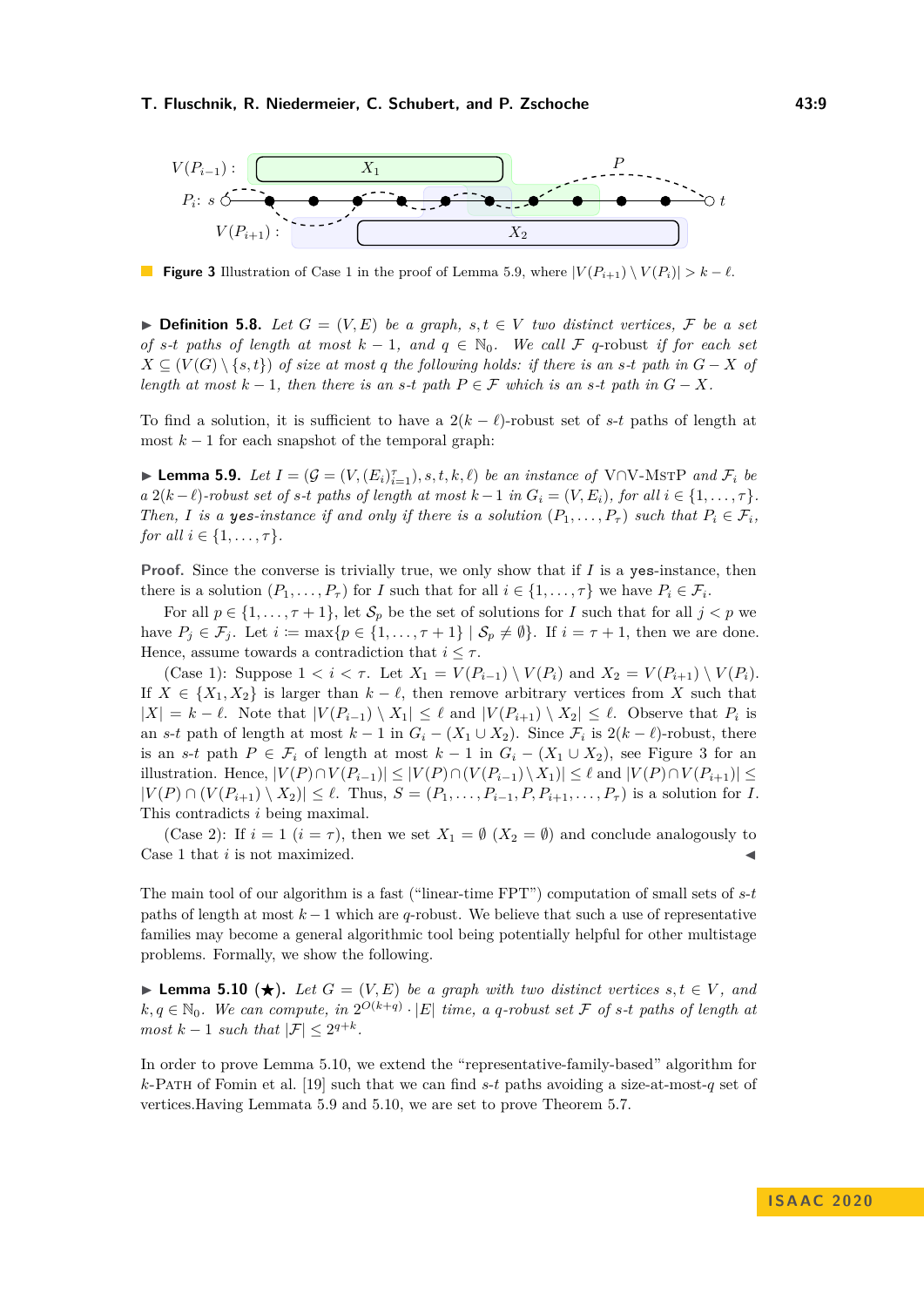**Proof of Theorem [5.7.](#page-7-2)** We only show the proof for V∩V-MsTP. The fixed-parameter tractability of E∩E-MsTP follows from Proposition [3.2.](#page-5-3)

Given an instance  $I = (\mathcal{G} = (V, (E_i)_{i=1}^{\tau}), s, t, k, \ell)$  of V∩V-MsrP, we first check whether there is an empty  $E_i$ . If this is the case, then *I* is a no-instance. Afterwards, we can assume that  $\tau \leq |\mathcal{G}|$ . For each  $i \in \{1, \ldots, \tau\}$ , we compute in  $2^{O(k+2(k-\ell))}|E_i| = 2^{O(k)}|E_i|$ time a  $2(k - \ell)$ -robust set  $\mathcal{F}_i$  of *s*-*t* paths of length at most  $k - 1$  in  $G_i = (V, E_i)$  such that  $|\mathcal{F}_i| \leq 2^{O(k)}$ , see Lemma [5.10.](#page-8-2)

Next, we construct a directed graph  $G' = (V', E')$ , where beside *s*, *t* each path in  $\mathcal{F}_i$  has a corresponding vertex, for all  $i \in \{1, \ldots, \tau\}$ . Formally, that is,  $V' \coloneqq \{s, t\} \cup \bigcup_{i=1}^{\tau} \mathcal{F}_i$ , and  $E' := \{(P, P') \mid P \in \mathcal{F}_i, P' \in \mathcal{F}_{i+1}, |V(P) \cap V(P')| \leq \ell, \text{ for some } i \in \{1, ..., \tau-1\}\} \cup \{(s, P) \mid \ell \leq \ell, \ell \leq \ell-1\}$  $P \in \mathcal{F}_1$   $\cup$   $\{(P,t) | P \in \mathcal{F}_\tau\}$ . Observe that  $|V'| + |E'| \leq 2^{O(k)} \cdot \tau$ . We note that *I* is a yes-instance if and only if there is an *s*-*t* path in *G*<sup> $\prime$ </sup>. Since  $\sum_{i=1}^{\tau} |E_i| \leq |\mathcal{G}|$ , this yields an overall running time of  $2^{O(k)} \cdot \max\{\tau, |\mathcal{G}|\} = 2^{O(k)} \cdot |\mathcal{G}|.$ 

It remains to show that  $I$  is a yes-instance if and only if there is an  $s$ - $t$  path in  $G'$ . We only show that if  $I$  is a yes-instance, then there is an  $s-t$  path in  $G'$  since the converse is easy to verify from the definition of  $G'$ . Let  $I$  be a yes-instance. Then, by Lemma [5.9,](#page-8-0) there is a solution  $(P_1, \ldots, P_\tau)$  such that  $P_i \in \mathcal{F}_i$ , for all  $i \in \{1, \ldots, \tau\}$ . For each  $i \in \{1, \ldots, \tau-1\}$ , we have that  $|V(P_i) \cap V(P_{i+1})| \leq \ell$ . It follows that *G*<sup>*i*</sup> has an edge from the vertex corresponding to  $P_i$  to the vertex corresponding to  $P_{i+1}$ . Hence, there is an *s*-*t* path in  $G'$  because *s* is adjacent to all vertices corresponding to a path in  $\mathcal{F}_1$  and each vertex corresponding to a path in  $\mathcal{F}_{\tau}$  is adjacent to *t*.

## **6 Looking through the lens of efficient data reduction**

In this section, we study whether (polynomial) problem kernels for our four multistage *s*-*t* path problems exist. We start from the simple observation that every problem trivially admits a problem kernel of size polynomial in  $n + \tau$ . When strengthening *n* to  $\nu_{\perp}$ , that is, when parameterizing by  $\nu_{\downarrow} + \tau$ , where  $\nu_{\downarrow}$  denotes the vertex cover number of the underlying graph, for E∩E-MstP and V∩V-MstP we prove a polynomial-size problem kernel (Section [6.1\)](#page-9-0) and for  $E\Delta E$ -MsTP and V $\Delta V$ -MsTP we prove a single-exponential-size problem kernel (Section [6.2\)](#page-10-1). We prove that, unless  $NP \subseteq \text{coNP}/\text{poly}$ , the latter cannot be improved to polynomial size for V $\triangle$ V-MsTP and that when parameterized by *n* (i.e., dropping  $\tau$ from  $n + \tau$ ) none of the four problems admits a polynomial kernel (Section [6.3\)](#page-11-1).

## <span id="page-9-0"></span>**6.1 Polynomial kernel for the dissimilarity variant regarding**  $\nu_{\downarrow} + \tau$

In this section, we prove V∩V-MstP and E∩E-MstP to admit problem kernels of polynomial size in  $\nu_{\perp} + \tau$ .

I **Theorem 6.1.** *Each of* V∩V-MstP *and* E∩E-MstP *admits a problem kernel with at*  $most \tau \cdot (2\nu_+ + 2 + {\nu_+ \choose 2}(3k-3)) \in O(\tau \nu_+^3)$  *vertices and*  $\tau$  *snapshots.* 

<span id="page-9-1"></span>The kernelization behind Theorem [6.1](#page-5-0) basically relies on the following data reduction rule.

**► Reduction Rule 1.** Let  $I = (\mathcal{G} = (V, E_1, E_2, \ldots, E_{\tau}), s, t, k, \ell)$  be an instance of V∩V-MSTP or E∩E-MSTP with underlying graph  $\mathcal{G}_\downarrow$ .

- **1.** Compute a vertex cover  $V'$  of  $\mathcal{G}_{\downarrow}$  of size at most  $2\nu_{\downarrow}$ .
- **2.** For each pair of distinct vertices  $v, w \in V'$  and each  $i \in \{1, \ldots, \tau\}$ , in  $N^i_{vw} := (N_{(V,E_i)}(v) \cap$  $N_{(V,E_i)}(w)$   $\setminus$  *V*' mark min{3*k* − 3*,* |*N*<sup>*i*</sup><sub>*ww*</sub>|} vertices.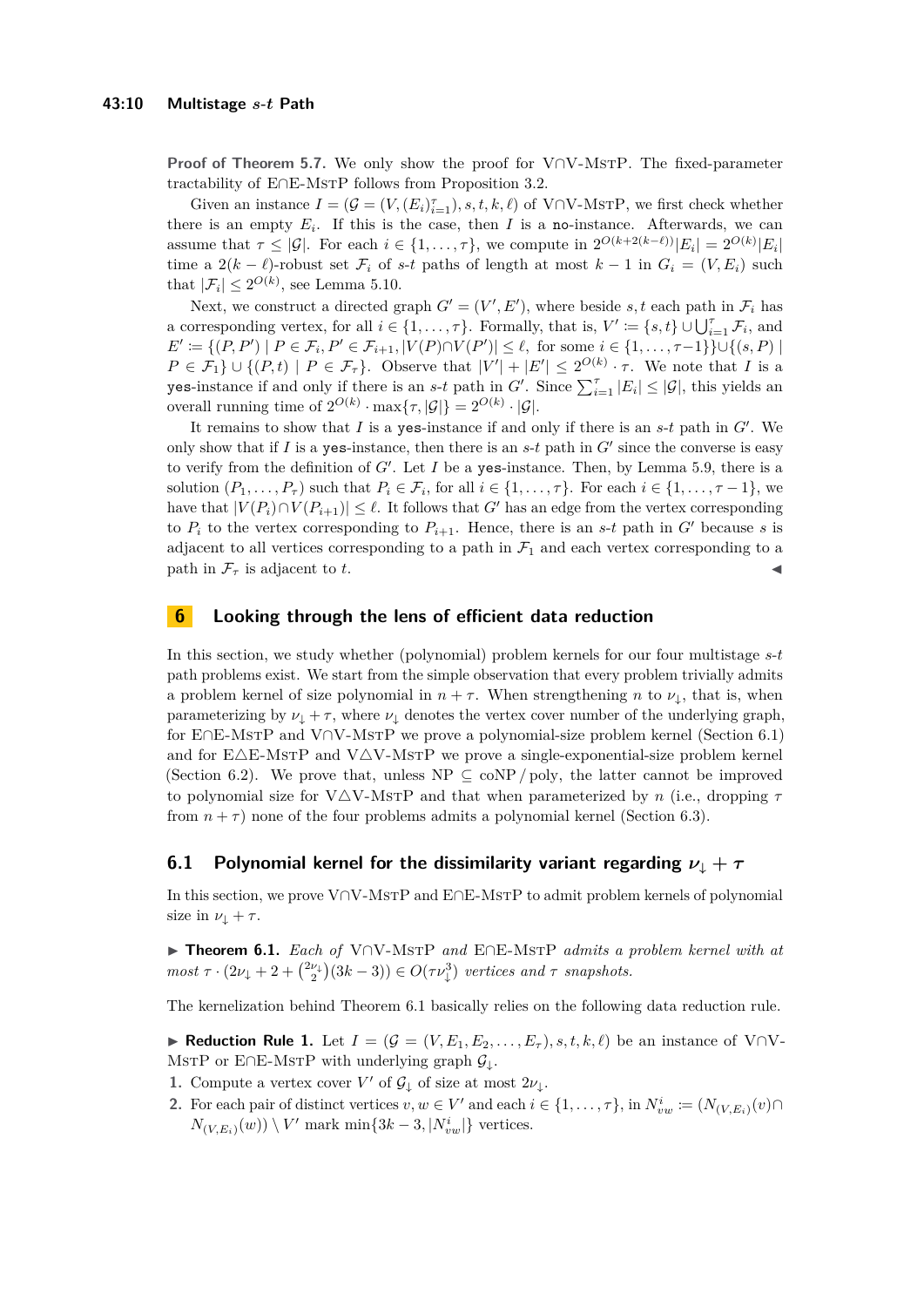- **3.** Construct a set  $V''$  containing  $\{s, t\} \cup V'$  and all marked vertices, and then construct the temporal graph  $\mathcal{G}' = (V'', E'_1, \ldots, E'_\tau)$ , where  $E'_i = \{\{v, w\} \in E_i \mid v, w \in V''\}$ , for all  $i \in \{1, ..., \tau\}.$
- **4.** Output the instance  $O = (\mathcal{G}', s, t, k, \ell)$ .

<span id="page-10-2"></span>First, we prove that we can efficiently execute Reduction Rule [1.](#page-9-1)

**Example [1](#page-9-1) Lemma 6.2** ( $\star$ ). Reduction Rule 1 is correct and can be executed in  $O(n \cdot \nu_{\downarrow}^2)$  time.

**Proof of Theorem [6.1.](#page-5-0)** Given an instance  $I = (\mathcal{G} = (V, E_1, E_2, \ldots, E_\tau), s, t, k, \ell)$ , we apply Reduction Rule [1](#page-9-1) in polynomial time to obtain the instance  $O = (\mathcal{G}', s, t, k, \ell)$  being equivalent to *I* (Lemma [6.2\)](#page-10-2), containing  $\tau$  snapshots and at most  $\tau \cdot (2\nu_+ + 2 + \binom{2\nu_+}{2}(3k-3))$  vertices.

## <span id="page-10-1"></span>**6.2** Single-exponential kernel for the similarity variant regarding  $\nu_{\downarrow} + \tau$

We prove that  $E\Delta E$ -MsTP and V $\Delta V$ -MsTP admit problem kernels of single-exponential size in  $\nu_{\downarrow} + \tau$ , proving containment in FPT. As we will see later, unless NP  $\subseteq$  coNP / poly this result for V $\triangle$ V-MsTP cannot be improved to size polynomial in  $\nu_{\downarrow} + \tau$ .

<span id="page-10-0"></span> $\triangleright$  **Theorem 6.3.** Each of  $E\Delta E$ -MsTP and V $\Delta V$ -MsTP admits a problem kernel with at *most*  $2\nu_+ + 4^{\nu_+ \tau} (2\nu_+ + 1)$  *vertices and*  $\tau$  *snapshots.* 

To prove Theorem [6.3,](#page-10-0) we lift the well-known graph-theoretic notion of (false) twins to temporal graphs as follows.

<span id="page-10-3"></span> $\triangleright$  **Definition 6.4.** *Two vertices v, w in a temporal graph*  $\mathcal{G} = (V, E_1, E_2, \dots, E_{\tau})$  *are called* (false) temporal twins *if*  $N_{(V,E_i)}(v) = N_{(V,E_i)}(w)$  *for every*  $i \in \{1,\ldots, \tau\}$ *.* 

Note that Definition [6.4](#page-10-3) implies an equivalence relation  $\sim$  on the vertex set *V*, where  $v \sim w$ if and only if they are temporal twins, and, hence, a partition of the vertex set into classes of temporal twins. Moreover, every pair of vertices in the same temporal twin class is non-adjacent. We show that such a partition is efficiently computable.

<span id="page-10-4"></span>**Lemma 6.5.** *For a temporal graph*  $G = (V, E_1, E_2, \ldots, E_{\tau})$ *, a partition*  $V = (V_1, \ldots, V_p)$ *of V into temporal twin classes is computable in*  $O(\tau \cdot |V|^2)$  *time.* 

**Proof.** Firstly, we compute all (false) twin classes in the first snapshot  $(V, E_1)$  in time linear in  $|V| + |E_1|$ . Next, for each vertex  $v \in V$ , check for each *w* with  $v \sim w$  whether *w* is a false twin in each snapshot  $(V, E_2), \ldots, (V, E_{\tau})$ , and adjust  $\sim$  accordingly.

In a nutshell, given a vertex cover *X* of our underlying graph, we aim for having few (i.e., upper-bounded by some single-exponential function in  $\nu_{\perp} + \tau$ ) temporal twin classes in the independent set  $Y = V \setminus X$ , where each temporal twin class in turn contains only few vertices. By definition we have only few temporal twin classes.

<span id="page-10-5"></span> $\triangleright$  **Observation 1.** Let  $\mathcal{G} = (V, E_1, E_2, \ldots, E_{\tau})$  be a temporal graph with partition  $V = (X, Y)$ *of V such that Y is an independent set in each snapshot. Then the size of every partition of Y into temporal twin classes is at most*  $2^{|X|\tau}$ .

**Proof.** There are at most  $2^{|X|}$  different neighborhoods for any vertex in *Y* per snapshot. As there are  $\tau$  snapshots, there are at most  $(2^{|X|})^{\tau}$  many temporal twin classes.

We next aim for shrinking temporal twin classes. Recall that each temporal twin class forms an independent set, and hence every *s*-*t* path must "alternate" between the class and its neighboring vertices. Thus, for every temporal twin class disjoint from  $\{s, t\}$  it holds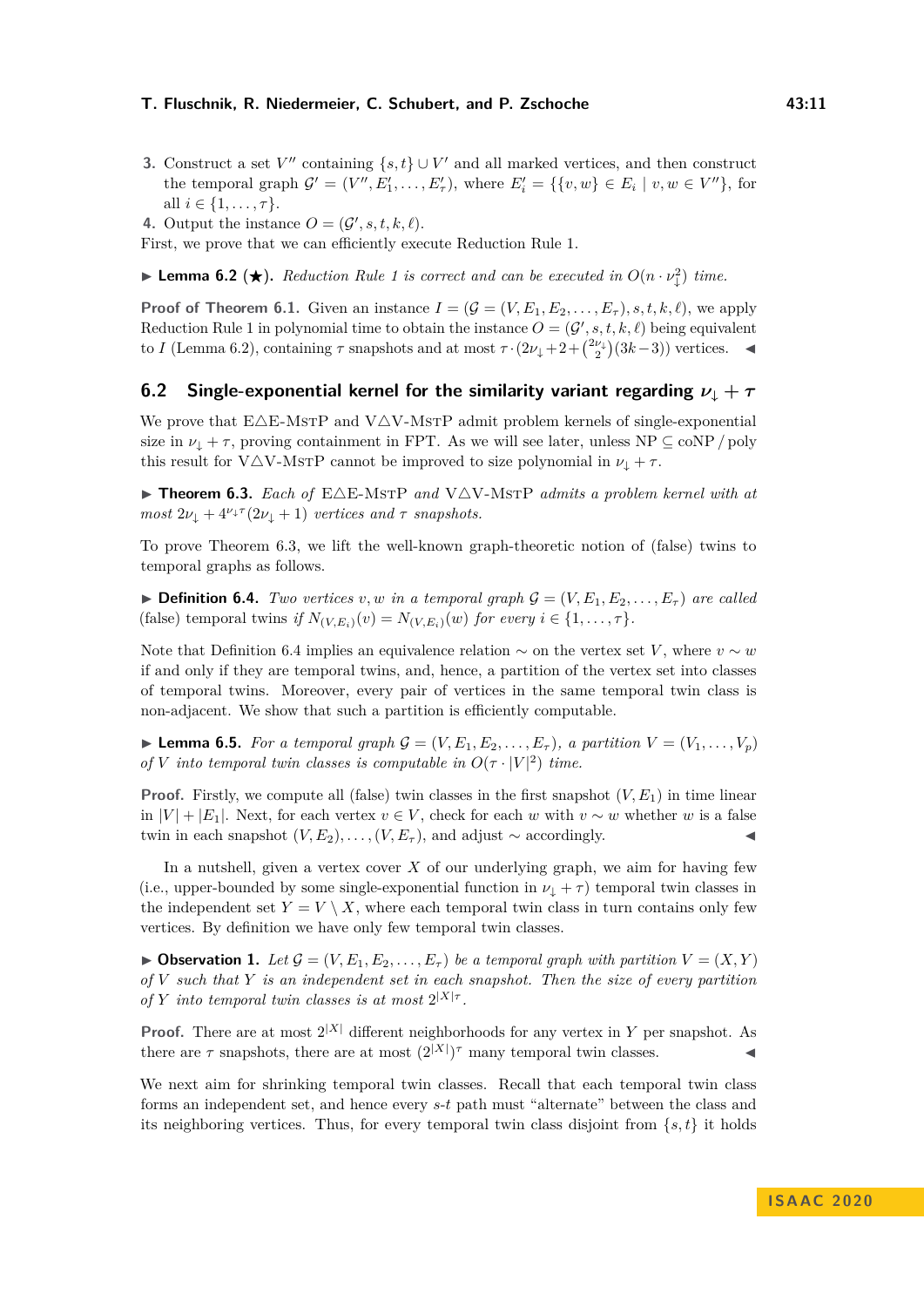true that any *s*-*t* path contains less vertices from the temporal twin class than the number of vertices neighboring it. In fact, temporal twin classes that are large compared to their neighborhood size can be shrunk.

<span id="page-11-2"></span>▶ **Reduction Rule 2.** Let *S* be a temporal twin class with  $|S \setminus \{s, t\}|$  ≥ max<sub>1≤*i*≤*τ*</sub>  $|N_{(V,E_i)}(S)|$ . Then delete a vertex  $v \in S \setminus \{s, t\}.$ 

<span id="page-11-3"></span>**Example 6.6 (** $\star$ **).** *Reduction Rule [2](#page-11-2) is correct and exhaustively applicable in*  $O(\tau \cdot |V|^3)$  *time.* 

**Proof of Theorem [6.3.](#page-10-0)** First, in  $\mathcal{G}_{\downarrow}$  compute (via a maximal matching) a vertex cover *X* of size at most  $2\nu_{\perp}$  in linear time. Let  $V = (X, Y)$ , where  $Y = V \setminus X$  is an independent set. Next, compute all temporal twin classes of *Y* in polynomial time (Lemma [6.5\)](#page-10-4). Apply Reduction Rule [2](#page-11-2) exhaustively on every temporal twin class. Due to Lemma [6.6,](#page-11-3) this returns an equivalent instance in polynomial time where every temporal twin class contains at most  $|X|+1$  vertices. Due to Observation [1,](#page-10-5) there are at most  $2^{|X|\tau}$  many temporal twin classes. In total, the obtained temporal graph contains at most  $|X| + 2^{|X|\tau}(|X| + 1)$  vertices and  $\tau$  snapshots.

# <span id="page-11-1"></span>**6.3** Lower bounds on kernelization regarding *n* and  $\nu_{\downarrow} + \tau$

We know that relaxing *n* to  $\nu_{\downarrow}$  in  $n + \tau$  allows for polynomial and single-exponential kernelization for dissimilarity and similarity, respectively. We know that dropping *n* is not possible (Proposition [5.6\)](#page-7-3). In this section, we prove that, unless  $NP \subseteq \text{coNP}/poly$ , dropping *τ* is not possible.

**► Theorem 6.7 (★).** *Unless* NP  $\subseteq$  coNP / poly*, none of* E $\triangle$ E-MsTP, V $\triangle$ V-MsTP, E∩E-MstP*, and* V∩V-MstP *admits a problem kernel of size polynomial in n.*

We prove that, unless  $NP \subseteq \text{coNP}/\text{poly}$ , improving the single-exponential kernel for  $V\Delta V$ -MstP regarding  $\nu_{\downarrow} + \tau$  to polynomial size is not possible.

<span id="page-11-0"></span>**► Theorem 6.8 (★).** *Unless*  $NP \subseteq \text{coNP}/\text{poly}$ ,  $V\triangle V$ -MstP *admits no problem kernel of size polynomial in*  $\nu_{\perp} + \tau$ .

To prove Theorem [6.8,](#page-11-0) we OR-cross-compose [\[5\]](#page-13-10) from the following NP-complete [\[33\]](#page-15-4) problem.

POSITIVE 1-IN-3 SAT

- **Input:** A set  $X$  of variables and a set  $C$  of clauses each containing three positive literals over *X*.
- Question: Is there  $X' \subseteq X$  such that setting exactly the variables in  $X'$  to true results in each clause having exactly one variable set to true?

We call two instances  $(X, \mathcal{C}), (X', \mathcal{C}')$  of POSITIVE 1-IN-3 SAT  $\mathcal{R}$ -equivalent if  $|X| = |X'|$ and  $|\mathcal{C}| = |\mathcal{C}'|$ . Note that  $\mathcal R$  defines a polynomial equivalence relation [\[5\]](#page-13-10). In particular, we show the following.

<span id="page-11-4"></span>**• Proposition 6.9** ( $\star$ ). There is an algorithm that given p many R-equivalent instances  $I_1 =$  $(X_1,\mathcal{C}_1),\ldots,I_p=(X_p,\mathcal{C}_p)$  of POSITIVE 1-IN-3 SAT, where p is a power of two, computes in *polynomial time an instance I of* V $\triangle$ V-MsTP *such that*  $k+\tau+\nu_{\downarrow} \in (\max_{i\in\{1,\dots,p\}} |X_i| + |\mathcal{C}_i| +$  $\log(p)$ <sup> $O(1)$ </sup> and *I* is a yes-instance if and only if at least one of  $I_1, \ldots, I_p$  is a yes-instance.

We use the following Construction [2](#page-12-0) to show Proposition [6.9,](#page-11-4) see Figure [4](#page-12-1) for an illustration. The basic idea of the construction is that the temporal graph has, among other vertices, a vertex set  $D = \bigcup_{q=1}^{p} D^q$ , where  $D^q$  has one vertex for each variable in the *q*-th input instance.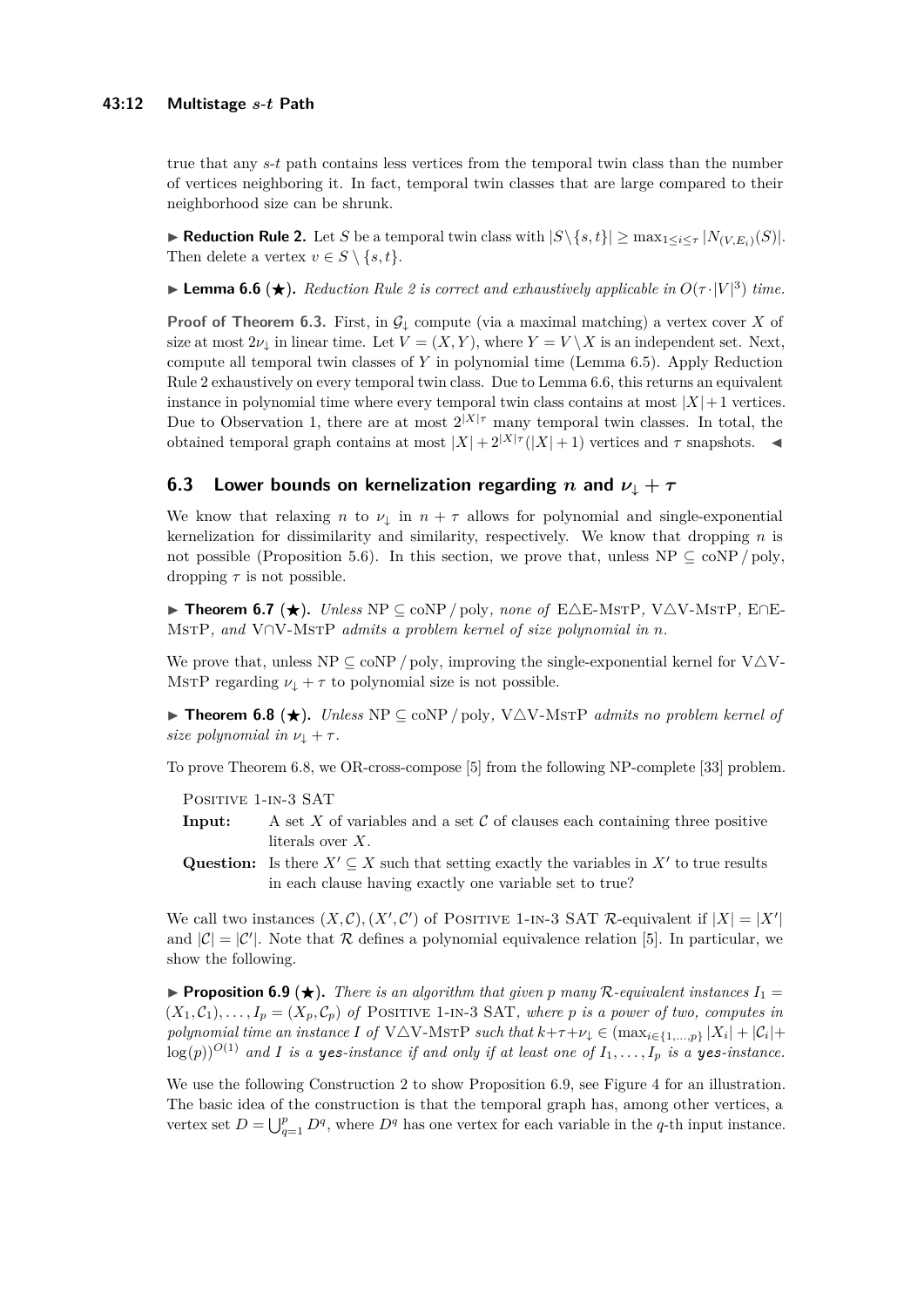<span id="page-12-1"></span>

**Figure 4** Illustration of Construction [2](#page-12-0) with *p* input instances. (a) shows a snapshot (*V, Er*) with  $r \leq \log(p)$ . (b) shows a snapshot  $(V, E_{\log(p)+r})$  for the *r*-th clause of each input instance. Observe that the green (bright) vertices (including *s, t*) form a vertex cover of the underlying graph.

If we use a vertex from  $D<sup>q</sup>$  in the *s*-*t* path, then we set the corresponding variable to true. In the first  $log(p)$  snapshots, we ensure that each *s*-*t* path can only use vertices from *D* which come from the same input instance. The remainder of the snapshots ensures that the clauses are satisfied. Here, the  $(\log(p) + r)$ -th snapshot ensures that the *r*-th clause of some input instance is satisfied with exactly one variable (vertex). Since we only use variables from one instance, Proposition [6.9](#page-11-4) follows.

<span id="page-12-0"></span>**Construction 2.** Let  $I_1 = (X_1, \mathcal{C}_1), \ldots, I_p = (X_p, \mathcal{C}_p)$  be *p*, where *p* is a power of two, R-equivalent instances of POSITIVE 1-IN-3 SAT where  $N = |X_i|$  and  $M = |\mathcal{C}_i|$  for all  $i \in \{1, \ldots, p\}$ . Let  $D^q = \{v_i^q \mid i \in \{1, \ldots, N\}\}$  for all  $q \in \{1, \ldots, p\}$ , and  $D = \bigcup_{q \in \{1, \ldots, p\}} D^q$ . Let  $A = \{a_0^i, a_1^i \mid i \in \{0, ..., N\}\}\$ and  $B = \{b_0^i, b_1^i \mid i \in \{0, ..., N\}\}\$ . Set  $V = \{s, t\} \cup D \cup A \cup B$ . Define for each  $d \in \{0, 1\}$  the auxiliary function

$$
h_d(i,r) \coloneqq \begin{cases} a_d^i, & r \text{ odd} \\ b_d^i, & r \text{ even.} \end{cases}
$$

We next describe the edge sets  $E_1, \ldots, E_{\log(p)}$  and  $E_{\log(p)+1}, \ldots, E_{\log(p)+M}$ . For edge set  $E_r$  with  $r \leq \log(p)$ , let  $E_r$  contain the edges  $\{s, h_d(0,r)\}, \{t, h_d(N,r)\}$  and the edge set  $\bigcup_{1 \leq i \leq N} \{\{h_d(i-1,r), h_d(i,r)\}\}\$  for each  $d \in \{0,1\}$ . These sets form two *s*-*t* paths in  $(V, \overline{E_r})$ . Finally, let  $S_0^r$  be the union of  $D^q$  with the *r*-th bit of the binary encoding of  $q-1$ being 0, and  $S_1^r$  be the union of  $D^q$  with the *r*-th bit of the binary encoding of  $q-1$  being 1. For  $v_i^q \in S_0^r$ , add the edges  $\{h_0(i-1,r), v_i^q\}$  and  $\{h_0(i,r), v_i^q\}$ . Similarly, for  $v_i^q \in S_1^r$ , add the edges  $\{h_1(i-1,r), v_i^q\}$  and  $\{h_1(i,r), v_i^q\}$ . For edge set  $E_{\log(p)+r}$  with  $r \leq M$ , let  $E_{\log(p)+r}$ contain the edge  $\{s, h_0(0, r)\}$  and the edge set  $\bigcup_{1 \leq i \leq N} \{\{h_0(i-1, r), h_0(i, r)\}\}\.$  Consider the clauses  $C_r^1, \ldots, C_r^p$ . For each  $C_r^q$ , if  $x_i^q \in C_r^q$ , then add the edges  $\{h_0(N, r), v_i^q\}, \{v_i^q, t\}$ , and if  $x_i^q \notin C_r^q$ , then add the edges  $\{h_0(i-1,r), v_i^q\}, \{h_0(i,r), v_i^q\}$ . Set  $k = 2N + 3$  and  $\ell = 2(N+1)$ . This finishes the construction.  $\hfill \diamond$ 

Proposition [6.9](#page-11-4) describes an OR-cross-composition from an NP-hard problem to  $V\Delta V$ -MsTP parameterized by  $\nu_{\perp} + \tau$ , and hence Theorem [6.8](#page-11-0) follows [\[5\]](#page-13-10). We leave open whether E $\triangle$ E-MsTP allows for a problem kernel of size polynomial in  $\nu_{\downarrow} + \tau$ .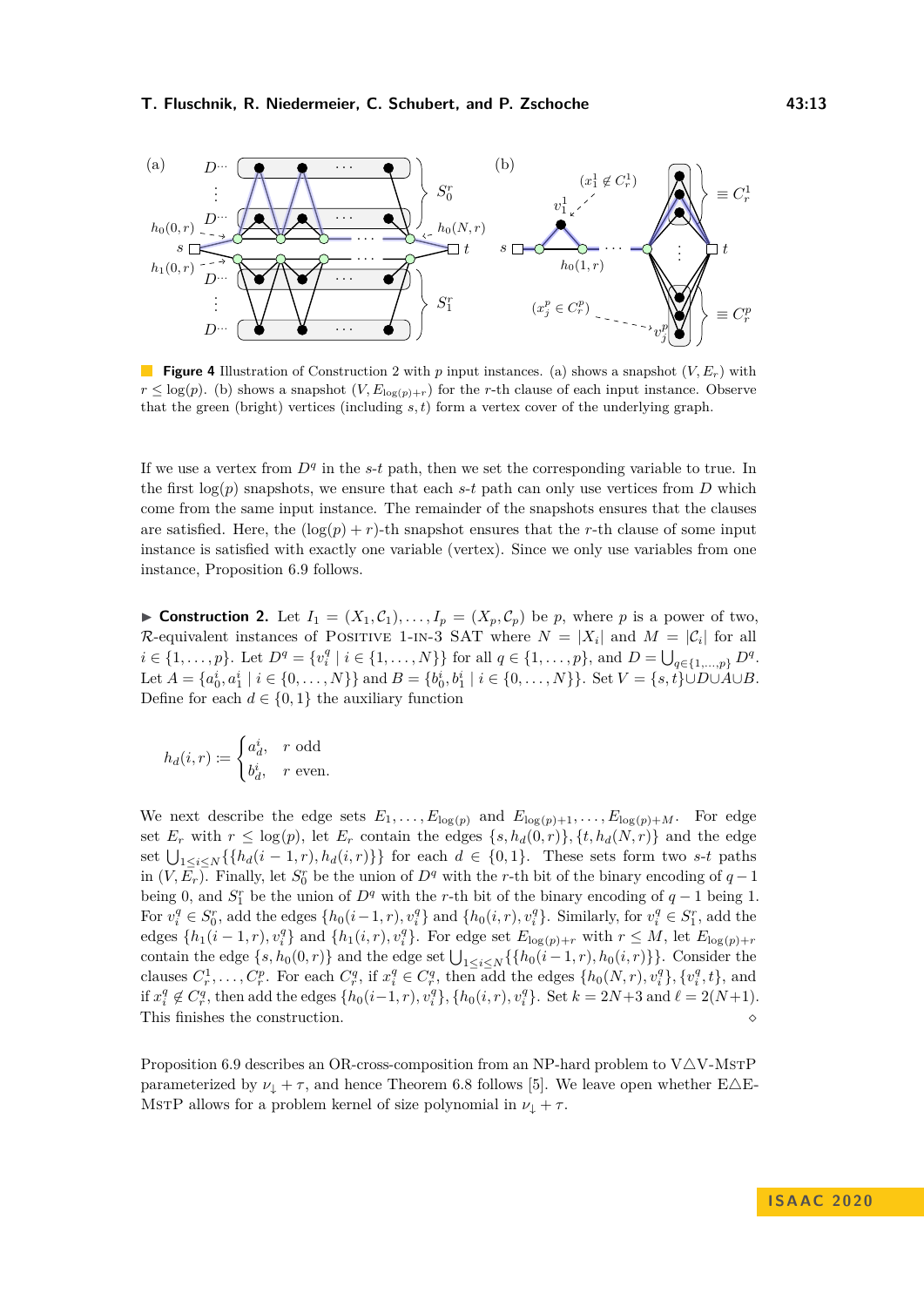#### **43:14 Multistage** *s***-***t* **Path**

## **7 Conclusion**

On the one extreme, our hardness results exploit that a temporal graph can change dramatically from one time step to another. On the other extreme, the NP-hard (and typically parameterized hard) Length-Bounded Disjoint Path problem [\[21\]](#page-14-18) easily reduces to all four MstP variants with each snapshot having the same edge set. This leads to the natural question for further islands of computational tractability between these two extremes. Moreover, for the similarity case, we leave open whether working with edge distances decisively differs from working with vertex distances.

The models we introduced (and future, more refined models based upon these) may find several applications as they naturally capture time-dependent route-querying tasks. Besides resolving questions we explicitly stated as open throughout the text, future work could address generalizing the "consecutiveness" property by requiring that also short sequences (as in the time-window model of temporal graphs [\[29,](#page-14-19) [30\]](#page-14-20)) of consecutive paths are (pairwise) similar or dissimilar. Furthermore, with introducing the "dissimilarity view" we entered new territory in the context of multistage problems; it seems natural to also study it for other problems beyond *s*-*t* Path. Finally, to analyze *s*-*t* Path in the *global multistage*[3](#page-13-11) setting is well-motivated as well [\[24\]](#page-14-11).

#### **References**

- <span id="page-13-2"></span>**1** Evripidis Bampis, Bruno Escoffier, and Alexander Kononov. LP-based algorithms for multistage minimization problems. *CoRR*, abs/1909.10354, 2019. [arXiv:1909.10354](http://arxiv.org/abs/1909.10354).
- <span id="page-13-4"></span>**2** Evripidis Bampis, Bruno Escoffier, Michael Lampis, and Vangelis Th. Paschos. Multistage matchings. In *Proc. of 16th SWAT*, volume 101 of *LIPIcs*, pages 7:1–7:13. Schloss Dagstuhl— Leibniz-Zentrum für Informatik, 2018.
- <span id="page-13-5"></span>**3** Evripidis Bampis, Bruno Escoffier, Kevin Schewior, and Alexandre Teiller. Online multistage subset maximization problems. In *Proc. of 27th ESA*, volume 144 of *LIPIcs*, pages 11:1–11:14. Schloss Dagstuhl - Leibniz-Zentrum für Informatik, 2019.
- <span id="page-13-3"></span>**4** Evripidis Bampis, Bruno Escoffier, and Alexandre Teiller. Multistage knapsack. In *Proc. of 44th MFCS*, volume 138 of *LIPIcs*, pages 22:1–22:14. Schloss Dagstuhl—Leibniz-Zentrum für Informatik, 2019.
- <span id="page-13-10"></span>**5** Hans L. Bodlaender, Bart M. P. Jansen, and Stefan Kratsch. Kernelization lower bounds by cross-composition. *SIAM Journal on Discrete Mathematics*, 28(1):277–305, 2014.
- <span id="page-13-6"></span>**6** Robert Bredereck, Till Fluschnik, and Andrzej Kaczmarczyk. Multistage committee election. *CoRR*, abs/2005.02300, 2020. [arXiv:2005.02300](http://arxiv.org/abs/2005.02300).
- <span id="page-13-7"></span>**7** Arnaud Casteigts, Anne-Sophie Himmel, Hendrik Molter, and Philipp Zschoche. Finding temporal paths under waiting time constraints. In *Proc. of 31st ISAAC*, LIPIcs, pages 30:1– 30:18. Schloss Dagstuhl – Leibniz-Zentrum fuer Informatik, 2020. [doi:10.4230/LIPIcs.ISAAC.](https://doi.org/10.4230/LIPIcs.ISAAC.2020.30) [2020.30](https://doi.org/10.4230/LIPIcs.ISAAC.2020.30).
- <span id="page-13-0"></span>**8** Moses Charikar, Chandra Chekuri, Tomás Feder, and Rajeev Motwani. Incremental clustering and dynamic information retrieval. *SIAM Journal on Computing*, 33(6):1417–1440, 2004.
- <span id="page-13-9"></span>**9** Richard J Duffin. Topology of series-parallel networks. *Journal of Mathematical Analysis and Applications*, 10(2):303–318, 1965.
- <span id="page-13-1"></span>**10** David Eisenstat, Claire Mathieu, and Nicolas Schabanel. Facility location in evolving metrics. In *Proc. of 41st ICALP*, volume 8572 of *LNCS*, pages 459–470. Springer, 2014.
- <span id="page-13-8"></span>**11** Jessica Enright and Kitty Meeks. Deleting edges to restrict the size of an epidemic: A new application for treewidth. *Algorithmica*, 80(6):1857–1889, 2018.

<span id="page-13-11"></span><sup>3</sup> That is, the total sum over all differences between consecutive paths in the solution is upper-bounded.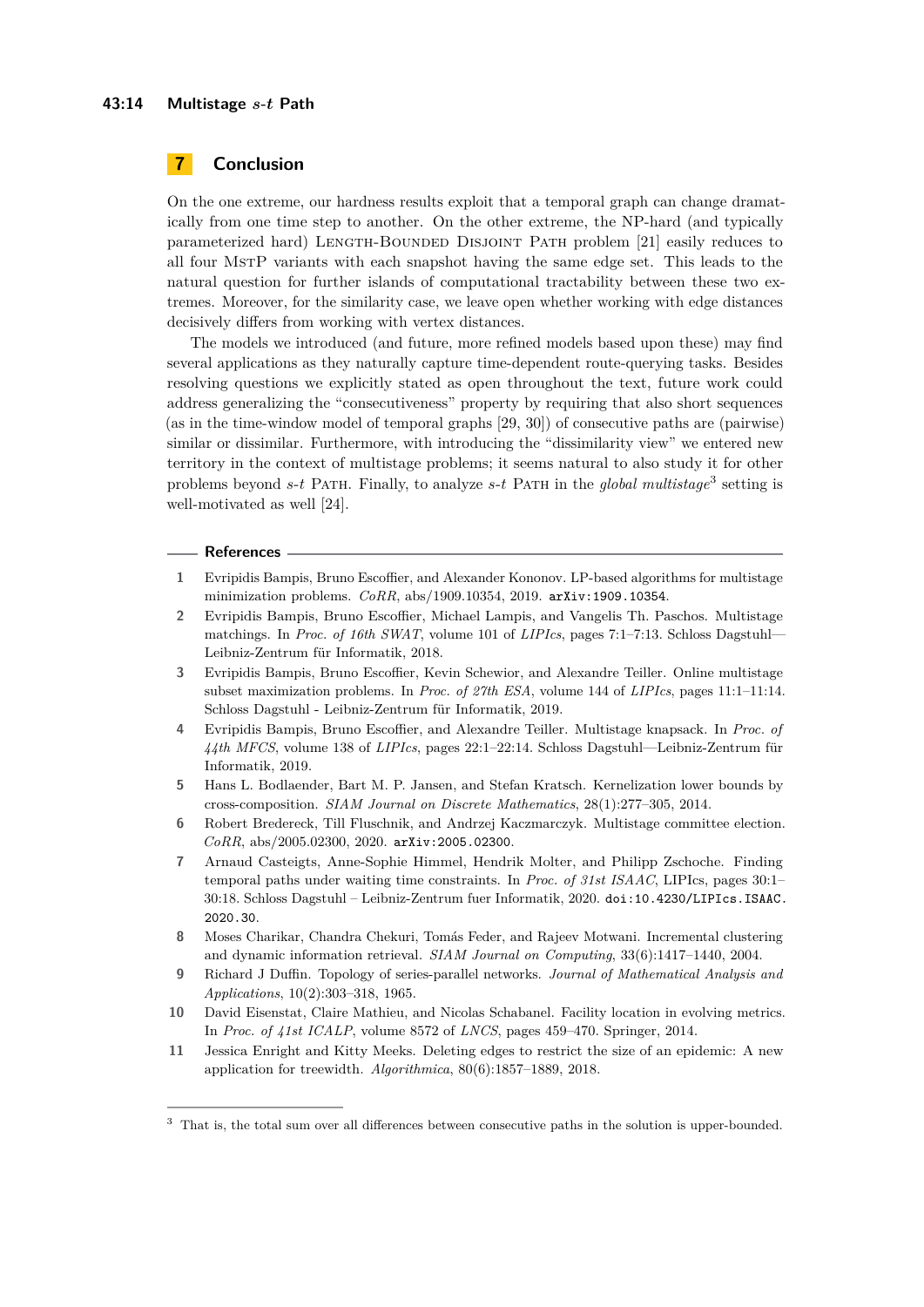- <span id="page-14-14"></span>**12** Jessica Enright, Kitty Meeks, George B. Mertzios, and Viktor Zamaraev. Deleting edges to restrict the size of an epidemic in temporal networks. In *Proc. of 44th MFCS*, volume 138 of *LIPIcs*, pages 57:1–57:15. Schloss Dagstuhl - Leibniz-Zentrum für Informatik, 2019.
- <span id="page-14-13"></span>**13** Thomas Erlebach, Frank Kammer, Kelin Luo, Andrej Sajenko, and Jakob T. Spooner. Two moves per time step make a difference. In *Proc. of 46th ICALP*, volume 132 of *LIPIcs*, pages 141:1–141:14. Schloss Dagstuhl - Leibniz-Zentrum fuer Informatik, 2019.
- <span id="page-14-12"></span>**14** Thomas Erlebach and Jakob T. Spooner. Faster exploration of degree-bounded temporal graphs. In *Proc. of 43rd MFCS*, volume 117 of *LIPIcs*, pages 36:1–36:13. Schloss Dagstuhl - Leibniz-Zentrum fuer Informatik, 2018.
- <span id="page-14-0"></span>**15** Till Fluschnik, Stefan Kratsch, Rolf Niedermeier, and Manuel Sorge. The parameterized complexity of the minimum shared edges problem. *Journal of Computer and System Sciences*, 106:23–48, 2019.
- <span id="page-14-16"></span>**16** Till Fluschnik, Hendrik Molter, Rolf Niedermeier, Malte Renken, and Philipp Zschoche. Temporal graph classes: A view through temporal separators. *Theor. Comput. Sci.*, 806:197– 218, 2020.
- <span id="page-14-1"></span>**17** Till Fluschnik, Marco Morik, and Manuel Sorge. The complexity of routing with collision avoidance. *Journal of Computer and System Sciences*, 102:69–86, 2019.
- <span id="page-14-10"></span>**18** Till Fluschnik, Rolf Niedermeier, Valentin Rohm, and Philipp Zschoche. Multistage vertex cover. In *Proc. of 14th IPEC*, volume 148 of *LIPIcs*, pages 14:1–14:14. Schloss Dagstuhl - Leibniz-Zentrum für Informatik, 2019.
- <span id="page-14-9"></span>**19** Fedor V. Fomin, Daniel Lokshtanov, Fahad Panolan, and Saket Saurabh. Efficient computation of representative families with applications in parameterized and exact algorithms. *Journal of the ACM*, 63(4):29:1–29:60, 2016.
- <span id="page-14-17"></span>**20** Saeed Ghariblou, Mostafa Salehi, Matteo Magnani, and Mahdi Jalili. Shortest paths in multiplex networks. *Nature Scientific Reports*, 7:2142, 2017.
- <span id="page-14-18"></span>**21** Petr A. Golovach and Dimitrios M. Thilikos. Paths of bounded length and their cuts: Parameterized complexity and algorithms. *Discrete Optimization*, 8(1):72–86, 2011.
- <span id="page-14-4"></span>**22** Anupam Gupta, Kunal Talwar, and Udi Wieder. Changing bases: Multistage optimization for matroids and matchings. In *Proc. of 41st ICALP*, volume 8572 of *LNCS*, pages 563–575. Springer, 2014.
- <span id="page-14-2"></span>**23** Sepp Hartung and Rolf Niedermeier. Incremental list coloring of graphs, parameterized by conservation. *Theoretical Computer Science*, 494:86–98, 2013.
- <span id="page-14-11"></span>**24** Klaus Heeger, Anne-Sophie Himmel, Frank Kammer, Rolf Niedermeier, Malte Renken, and Andrej Sajenko. Multistage problems on a global budget. *CoRR*, abs/1912.04392, 2019. [arXiv:1912.04392](http://arxiv.org/abs/1912.04392).
- <span id="page-14-3"></span>**25** Anne-Sophie Himmel, Matthias Bentert, André Nichterlein, and Rolf Niedermeier. Efficient computation of optimal temporal walks under waiting-time constraints. In *Proc. of 8th COMPLEX NETWORKS*, volume 882 of *Studies in Computational Intelligence*, pages 494–506. Springer, 2019.
- <span id="page-14-5"></span>**26** Petter Holme and Jari Saramäki (eds.). *Temporal Networks*. Springer, 2013.
- <span id="page-14-6"></span>**27** Petter Holme and Jari Saramäki (eds.). *Temporal Network Theory*. Springer, 2019.
- <span id="page-14-15"></span>**28** David Kempe, Jon M. Kleinberg, and Amit Kumar. Connectivity and inference problems for temporal networks. *Journal of Computer and System Sciences*, 64(4):820–842, 2002.
- <span id="page-14-19"></span>**29** Matthieu Latapy, Marco Fiore, and Artur Ziviani. Link streams: Methods and applications. *Computer Networks*, 150:263–265, 2019.
- <span id="page-14-20"></span>**30** Matthieu Latapy, Tiphaine Viard, and Clémence Magnien. Stream graphs and link streams for the modeling of interactions over time. *Social Network Analysis and Mining*, 8(1):61:1–61:29, 2018.
- <span id="page-14-7"></span>**31** Othon Michail. An introduction to temporal graphs: An algorithmic perspective. *Internet Mathematics*, 12(4):239–280, 2016.
- <span id="page-14-8"></span>**32** Burkhard Monien. How to find long paths efficiently. In *North-Holland Mathematics Studies*, volume 109, pages 239–254. Elsevier, 1985.